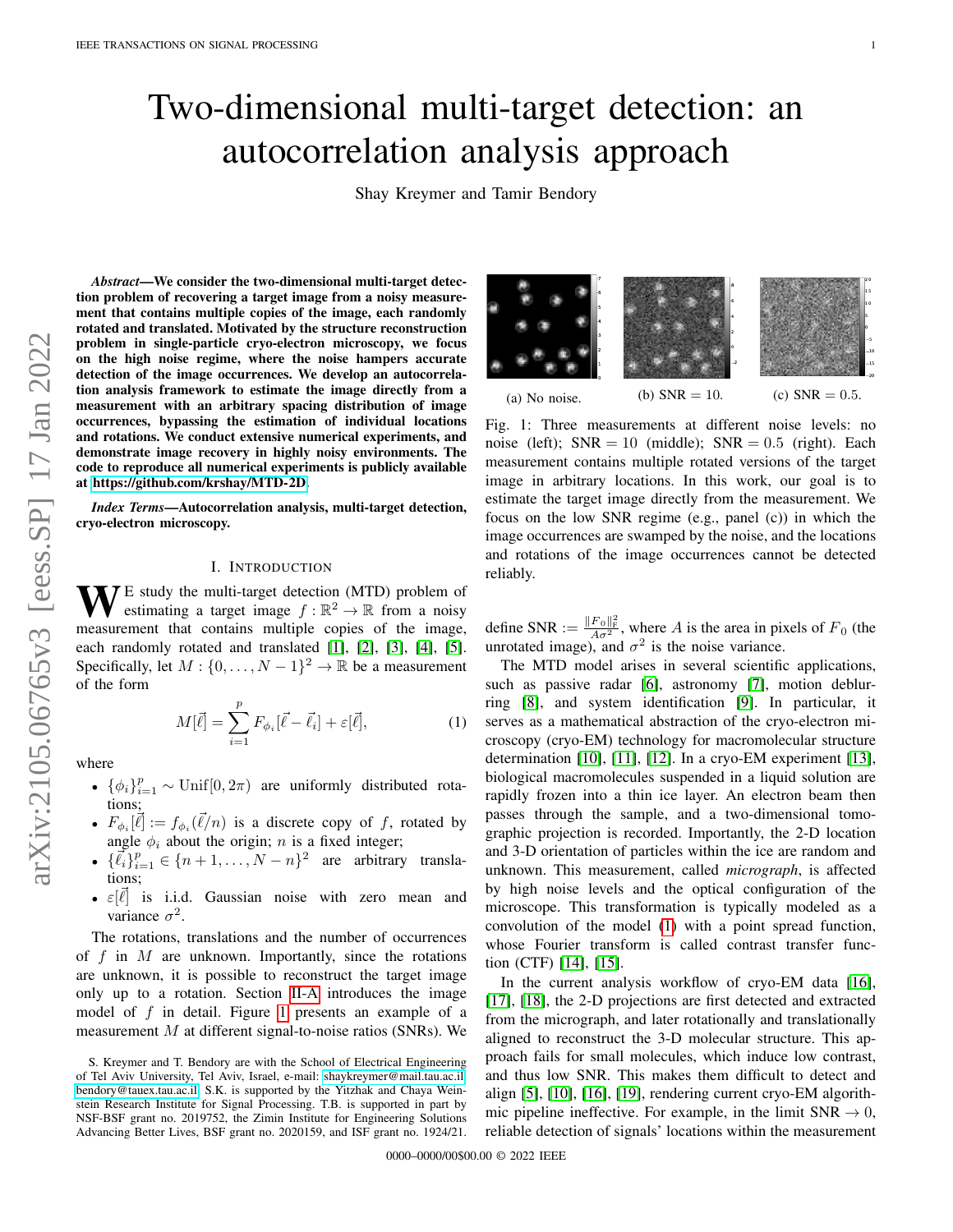is impossible [\[5,](#page-9-4) Proposition 3.1].

The MTD model was devised in [\[5\]](#page-9-4) in order to study the recovery of small molecules directly from the micrograph, below the current detection limit of cryo-EM [\[10\]](#page-9-9), [\[20\]](#page-9-19). An autocorrelation analysis technique (see Section [II-B\)](#page-2-0) was implemented to recover low-resolution 3-D structures from noiseless simulated data under a simplified model. Autocorrelation analysis consists of finding an image that best explains the empirical autocorrelations of the measurement. For any noise level, those autocorrelations can be estimated to any desired accuracy for sufficiently large N. Computing the autocorrelations is straightforward and requires only one pass over the data, which is advantageous for massively large datasets, such as cryo-EM datasets [\[16\]](#page-9-15). As such, autocorrelation analysis provides an attractive alternative to other computational methods, such as maximum likelihood estimation, which is intractable for the MTD problem [\[2\]](#page-9-1). In addition, autocorrelation analysis allows to account for the CTF, under mild conditions. These conditions are summarized in Proposition [2](#page-10-0) in Appendix [A.](#page-10-1)

In order to further investigate the method proposed in [\[5\]](#page-9-4) from analytical and computational perspectives, the MTD model was studied in [\[1\]](#page-9-0) for one-dimensional signals and under the assumption that the signal occurrences are either well-separated or follow a Poisson distribution. In [\[2\]](#page-9-1), the mathematical framework was extended to account for arbitrary spacing of one-dimensional signal occurrences. In [\[3\]](#page-9-2), [\[4\]](#page-9-3), the authors laid the foundations for analyzing the MTD problem in two dimensions, where the sought images are arbitrarily rotated, but still well-separated. This case, where each image in the measurement is separated by at least a full image diameter from its neighbors, is presented in Figure [2a.](#page-1-1) Notably, when computing the entries of the measurement's autocorrelations which are smaller than the image's diameter, each image occurrence interacts only with itself (as demonstrated in Figure [2b\)](#page-1-1), significantly simplifying the relations between the autocorrelations of the measurement and the target image.

This work extends the analysis of the MTD model and generalizes previous works [\[1\]](#page-9-0), [\[2\]](#page-9-1), [\[3\]](#page-9-2), [\[4\]](#page-9-3) by considering two-dimensional images that are both arbitrarily rotated, and arbitrarily spaced; the image occurrences are only required to not overlap. When dealing with an *arbitrary spacing distribution* of the images in the measurement (see Figure [2c\)](#page-1-1), the autocorrelations of the measurement involve intricate interactions between adjacent image occurrences (see for instance Figure [2d\)](#page-1-1), leading to complicated relations between the autocorrelations of the measurement and the sought image.

The main contribution of this paper is in developing an autocorrelation analysis framework for the two-dimensional MTD problem with an arbitrary spacing distribution. We define the separation functions between a pair and a triplet of adjacent image occurrences in the measurement, allowing us to relate the autocorrelations of the measurement with those of the target image. Then, we devise an algorithm for the recovery of the target image from a measurement, and demonstrate a successful reconstruction in noisy regimes (see Section [III\)](#page-6-0). It is thus a significant step towards efficiently estimating a molecular structure directly from a noisy cryo-EM micrograph [\[5\]](#page-9-4).

<span id="page-1-1"></span>

(a) An example of a noiseless well-separated measurement with three arbitrarily rotated and translated copies of a target image.





(b) The measurement from (a) and two of its shifted versions.



(c) An example of a noiseless measurement with three arbitrarily rotated and translated copies of a target image.

(d) The measurement from (c) and two of its shifted versions.

Fig. 2: A comparison between a well-separated measurement (a) and a measurement with an arbitrary spacing distribution (c). The third-order autocorrelation of a measurement M of the form  $(1)$  is the product of M with two shifted copies of itself (the shifts are marked by the red arrows). For well-separated measurements, as presented in panel (b), any given image occurrence in  $M$  is only ever correlated with itself, and never with another image occurrence. In contrast, for the arbitrary spacing distribution case studied in this paper and illustrated in panel (d), the third-order autocorrelation involves complicated interactions between neighboring image occurrences, and consequently between the autocorrelations of the measurement and the target image.

#### II. MATHEMATICAL FRAMEWORK

## <span id="page-1-0"></span>*A. Image model*

We consider an image  $f : \mathbb{R}^2 \to \mathbb{R}$ , which is supported on the unit disk  $D = \{ \vec{x} \in \mathbb{R}^2 : |\vec{x}| \le 1 \}$ . We assume that f has a finite expansion in the basis of Dirichlet Laplacian eigenfunctions; this is a standard assumption in the literature [\[4\]](#page-9-3), [\[21\]](#page-9-20), [\[22\]](#page-9-21), which is akin to assuming that the image is bandlimited. This implies that we can expand the image (see Appendix [B\)](#page-10-2) as

<span id="page-1-2"></span>
$$
f(r,\theta) = \sum_{(\nu,q):\lambda_{\nu,q}\leq\lambda} \alpha_{\nu,q} \psi_{\nu,q}(r,\theta), \quad \text{for } r \leq 1,
$$
 (2)

in polar coordinates  $(r, \theta)$ , where  $\lambda$  is called the bandlimit frequency. The expansion coefficients are denoted by  $\alpha_{\nu,q}$ ,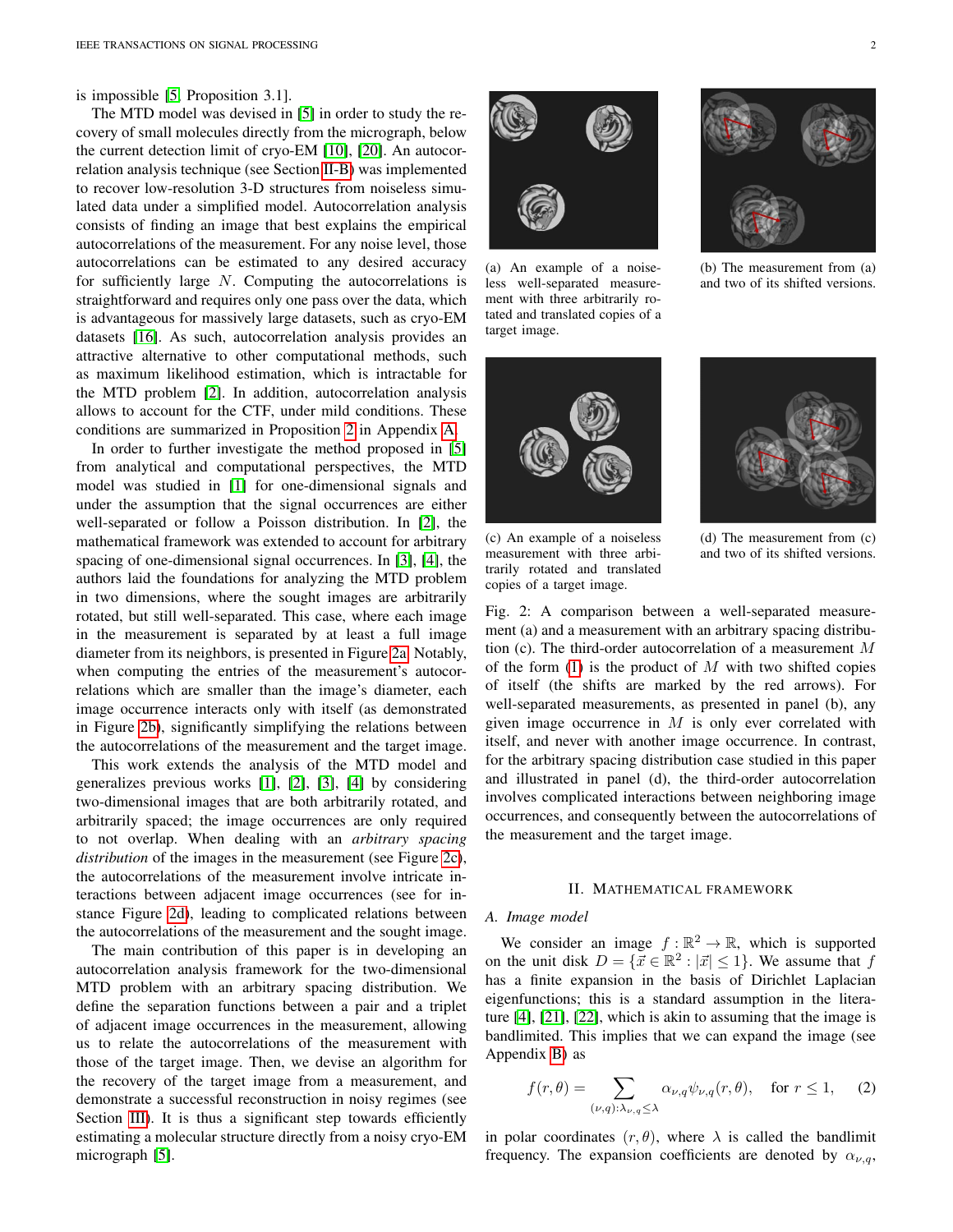and

<span id="page-2-2"></span>
$$
\psi_{\nu,q}(r,\theta) = J_{\nu}\left(\lambda_{\nu,q}r\right)e^{i\nu\theta}, \quad \text{for } r \le 1,
$$
 (3)

where  $\nu \in \mathbb{Z}_{\geq 0}$ ,  $J_{\nu}$  is the  $\nu$ -th order Bessel function of the first kind, and  $\lambda_{\nu,q} > 0$  is the q-th positive root of  $J_{\nu}$ , where  $\lambda_{\nu,q} = \lambda_{-\nu,q}$ . This expansion is known as the Fourier-Bessel expansion. The number of required coefficients is given by the sampling criterion provided in [\[22\]](#page-9-21), [\[23\]](#page-9-22), which is the analog of the classical Nyquist sampling rate. For each fixed  $\nu$ , we define

$$
g_{\nu}(r,\theta) = \sum_{q:\lambda_{\nu,q}\leq\lambda} \alpha_{\nu,q} \psi_{\nu,q}(r,\theta),\tag{4}
$$

so that

<span id="page-2-1"></span>
$$
f(r,\theta) = \sum_{\nu=-\nu_{\text{max}}}^{\nu_{\text{max}}} g_{\nu}(r,\theta),
$$
 (5)

where  $\nu_{\text{max}} := \max\{\nu : \lambda_{\nu,1} \leq \lambda\}.$ 

The basis of Dirichlet Laplacian eigenfunctions is steerable: rotating  $f$  is equivalent to modulating the expansion coefficients  $\alpha_{\nu,q}$ . Specifically,  $f_{\phi}(r,\theta) := f(r,\theta + \phi)$  can be computed by multiplying each term in [\(5\)](#page-2-1) by  $e^{i\nu\phi}$ :

$$
f_{\phi}(r,\theta) = \sum_{\nu=-\nu_{\text{max}}}^{\nu_{\text{max}}} e^{i\nu\phi} g_{\nu}(r,\theta).
$$
 (6)

As actual cryo-EM measurements are discretized on a Cartesian grid, we will focus on the analysis of a discrete version of  $f$ , under the assumption of point-wise sampling. The discrete image  $F_{\phi}: \mathbb{Z}^2 \to \mathbb{R}$  is thus defined by

$$
F_{\phi}[\vec{\ell}] = f_{\phi}(\vec{\ell}/n), \quad \text{for } \vec{\ell} \in \mathbb{Z}^2,
$$
 (7)

where  $n$  is a fixed integer that determines the sampling resolution. In our case,  $n$  is the radius of  $f$ , in pixels. Since  $f_{\phi}$  is supported on the unit disk D, it follows that  $F_{\phi}$  is supported on  $\{\vec{\ell} \in \mathbb{Z}^2 : |\vec{\ell}| \leq n\}.$ 

Let  $\Psi_{\nu,q} : \mathbb{Z}^2 \to \mathbb{C}$  be the discretization of the Dirichlet Laplacian eigenfunctions [\(3\)](#page-2-2)

$$
\Psi_{\nu,q}[\vec{\ell}] = \psi_{\nu,q}(\vec{\ell}/n),\tag{8}
$$

and let  $\hat{\Psi}_{\nu,q} : \mathbb{Z}^2 \to \mathbb{C}$  be the discrete Fourier transform (DFT) of  $\Psi_{\nu,q}$ 

<span id="page-2-3"></span>
$$
\hat{\Psi}_{\nu,q}[\vec{k}] = \sum_{\vec{\ell} \in \mathbb{Z}^2} \Psi_{\nu,q}[\vec{\ell}] e^{-2\pi i \vec{\ell} \cdot \vec{k}/(4n)}.
$$
 (9)

With this notation,

$$
F_{\phi}[\vec{\ell}] = \sum_{(\nu,q):\lambda_{\nu,q} \leq \lambda} \alpha_{\nu,q} \Psi_{\nu,q}[\vec{\ell}] e^{i\nu\phi}
$$
  
= 
$$
\sum_{\nu=-\nu_{\text{max}}}^{\nu_{\text{max}}} \left( \sum_{q:\lambda_{\nu,q} \leq \lambda} \alpha_{\nu,q} \Psi_{\nu,q}[\vec{\ell}] \right) e^{i\nu\phi},
$$
 (10)

and the DFT of  $F_{\phi}$ ,  $\hat{F}_{\phi}$  :  $\mathbb{Z}^2 \to \mathbb{C}$ , is given by

$$
\hat{F}_{\phi}[\vec{k}] = \sum_{\vec{\ell} \in \mathbb{Z}^2} F_{\phi}[\vec{\ell}] e^{-2\pi i \vec{\ell} \cdot \vec{k}/(4n)}.
$$
 (11)

Using [\(9\)](#page-2-3) and the linearity of the DFT, we conclude

$$
\hat{F}_{\phi}[\vec{k}] = \sum_{(\nu,q):\lambda_{\nu,q}\leq \lambda} \alpha_{\nu,q} \hat{\Psi}_{\nu,q}[\vec{k}] e^{i\nu\phi}.
$$
 (12)

## <span id="page-2-0"></span>*B. Autocorrelation analysis*

The autocorrelation of order  $q$  of a random signal  $z \in \mathbb{R}^{N \times N}$  is defined as

$$
A_z^q[\vec{\ell}_1,\ldots,\vec{\ell}_{q-1}] := \mathbb{E}_z \Big[ \frac{1}{N^2} \sum_{\vec{i}\in\mathbb{Z}^2} z[\vec{i}] z[\vec{i}+\vec{\ell}_1]\cdots z[\vec{i}+\vec{\ell}_{q-1}] \Big],\tag{13}
$$

where  $\vec{\ell}_1, \ldots, \vec{\ell}_{q-1}$  are integer shifts. Indexing out of bounds is zero-padded, that is,  $z[\vec{i}] = 0$  out of the range  $\{0, ..., N-1\} \times \{0, ..., N-1\}$ . In this work, we use the first three autocorrelations which are explicitly given by

$$
A_z^1 = \mathbb{E}_z \left[ \frac{1}{N^2} \sum_{\vec{i} \in \mathbb{Z}^2} z \left[ \vec{i} \right] \right],\tag{14}
$$

$$
A_z^2 \left[ \vec{\ell} \right] = \mathbb{E}_z \left[ \frac{1}{N^2} \sum_{\vec{i} \in \mathbb{Z}^2} z \left[ \vec{i} \right] z \left[ \vec{i} + \vec{\ell} \right] \right],\tag{15}
$$

$$
A_z^3 \left[ \vec{\ell}_1, \vec{\ell}_2 \right] = \mathbb{E}_z \left[ \frac{1}{N^2} \sum_{\vec{i} \in \mathbb{Z}^2} z \left[ \vec{i} \right] z \left[ \vec{i} + \vec{\ell}_1 \right] z \left[ \vec{i} + \vec{\ell}_2 \right] \right].
$$
\n(16)

As  $N^2$  grows indefinitely, the empirical autocorrelations of z almost surely (a.s.) converge to the population autocorrelations of z

$$
\lim_{N \to \infty} \frac{1}{N^2} \sum_{\vec{i} \in \mathbb{Z}^2} z[\vec{i}] z[\vec{i} + \vec{\ell}_1] \cdots z[\vec{i} + \vec{\ell}_{q-1}] \stackrel{\text{a.s.}}{=} A_z^q[\vec{\ell}_1, \dots, \vec{\ell}_{q-1}],
$$
\n(17)

by the law of large numbers.

Our goal is to relate the autocorrelations of the measurement with the discretized target image  $F$ . In particular, the firstorder autocorrelation is defined as

<span id="page-2-7"></span>
$$
A_M^1 := \frac{1}{N^2} \sum_{\vec{i} \in \mathbb{Z}^2} M[\vec{i}]. \tag{18}
$$

This is the mean of the measurement. The second-order autocorrelation of M,  $A_M^2 : \mathbb{Z}^2 \to \mathbb{R}$ , is defined by

$$
A_M^2[\vec{\ell}_1] := \frac{1}{N^2} \sum_{\vec{i} \in \mathbb{Z}^2} M[\vec{i}] M[\vec{i} + \vec{\ell}_1],\tag{19}
$$

and the third-order autocorrelation  $A_M^3 : \mathbb{Z}^2 \times \mathbb{Z}^2 \to \mathbb{R}$  by

<span id="page-2-5"></span>
$$
A_M^3[\vec{\ell}_1, \vec{\ell}_2] := \frac{1}{N^2} \sum_{\vec{i} \in \mathbb{Z}^2} M[\vec{i}] M[\vec{i} + \vec{\ell}_1] M[\vec{i} + \vec{\ell}_2]. \tag{20}
$$

<span id="page-2-8"></span>We now introduce the well-separated model of the MTD problem. Then, we address the arbitrary spacing distribution case of the MTD problem, which is the main contribution of this work.

#### <span id="page-2-6"></span>*C. MTD with well-separated images*

We first discuss the well-separated case of the 2-D MTD problem, which was studied in [\[3\]](#page-9-2) and [\[4\]](#page-9-3). In this case, we assume that each image in the measurement M is separated by at least a full image diameter from its neighbors. Specifically, we assume that

<span id="page-2-4"></span>
$$
|\vec{\ell}_{i_1} - \vec{\ell}_{i_2}| > 4n
$$
, for all  $i_1 \neq i_2$ . (21)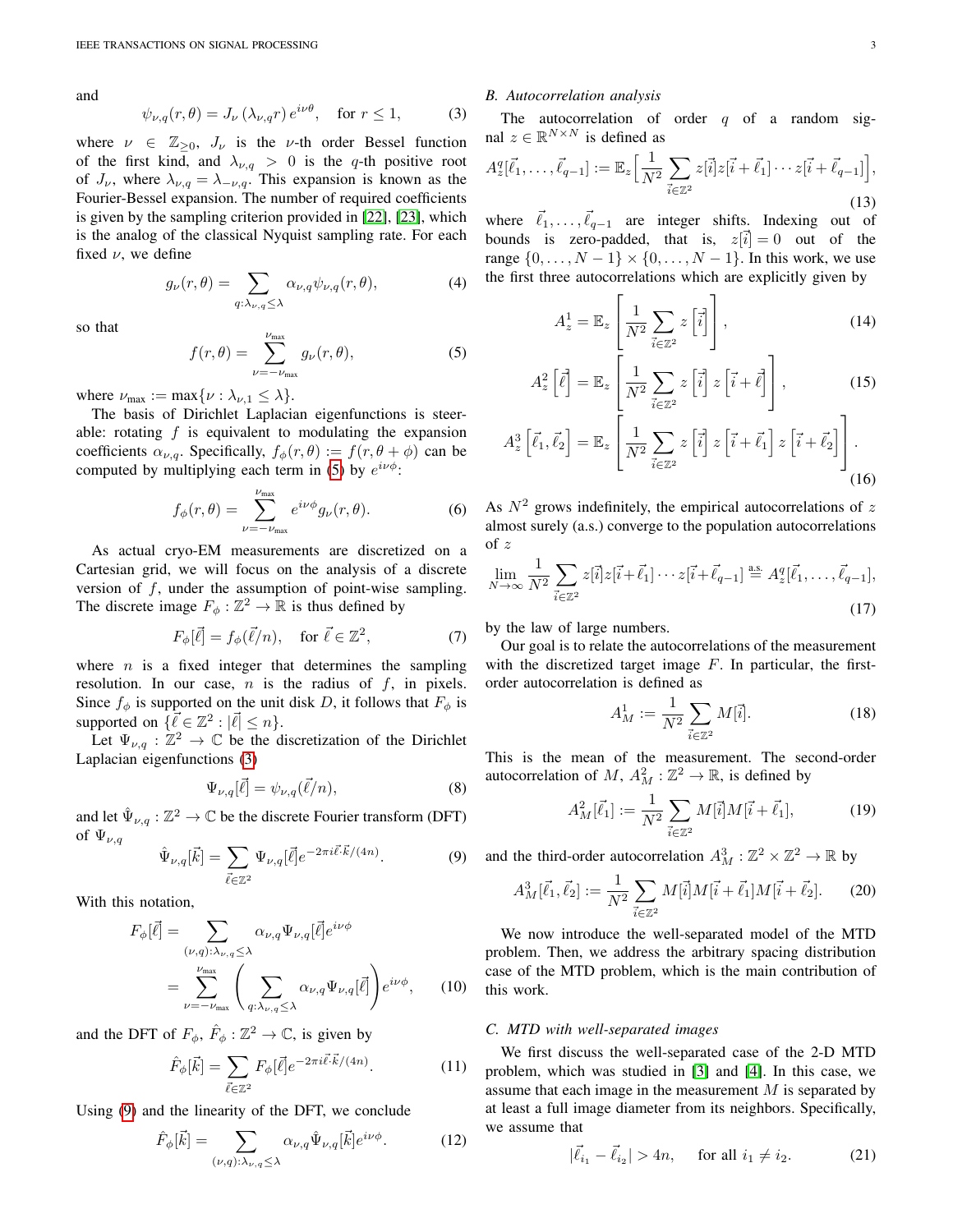Figure [2a](#page-1-1) presents an example of a measurement obeying the separation condition [\(21\)](#page-2-4). To compute the third-order autocorrelation [\(20\)](#page-2-5), we compute the product of  $M$  with its two shifts. As demonstrated in Figure [2b,](#page-1-1) for  $\ell$ -s in the range

<span id="page-3-0"></span>
$$
\mathcal{L} = \{0, \dots, 2n\}^2,\tag{22}
$$

any given occurrence of  $F$  in  $M$  is only ever correlated with itself, and never with another occurrence.

To understand the relation between the autocorrelations of the measurement and the target image  $F$ , we first need to define the target image's autocorrelations. Specifically,  $S_1^{\alpha}$ , the mean of the image, is given by

$$
S_1^{\alpha} := \frac{1}{(2n+1)^2} \sum_{\vec{\ell} \in \mathbb{Z}^2} F[\vec{\ell}], \tag{23}
$$

where the superscript  $\alpha$  emphasizes the dependence on the Fourier-Bessel expansion coefficients of F. The *rotationallyaveraged* second-order autocorrelation of  $F$ ,  $S_2^{\alpha}$  :  $\mathbb{Z}^2 \to \mathbb{R}$ , is given by

<span id="page-3-7"></span>
$$
S_2^{\alpha}[\vec{\ell}_1] := \frac{1}{(2n+1)^2} \frac{1}{2\pi} \int_0^{2\pi} \sum_{\vec{\ell} \in \mathbb{Z}^2} F_{\phi}[\vec{\ell}] F_{\phi}[\vec{\ell} + \vec{\ell}_1] d\phi, \quad (24)
$$

and  $S_3^{\alpha}: \mathbb{Z}^2 \times \mathbb{Z}^2 \to \mathbb{R}$ , the rotationally-averaged third-order autocorrelation of  $F$ , is given by

$$
S_3^{\alpha}[\vec{\ell}_1, \vec{\ell}_2] := \frac{1}{(2n+1)^2} \frac{1}{2\pi} \int_0^{2\pi} \sum_{\vec{\ell} \in \mathbb{Z}^2} F_{\phi}[\vec{\ell}] \times \times F_{\phi}[\vec{\ell} + \vec{\ell}_1] F_{\phi}[\vec{\ell} + \vec{\ell}_2] d\phi. \quad (25)
$$

The autocorrelations of the target image,  $S_1^{\alpha}$ ,  $S_2^{\alpha}$  and  $S_3^{\alpha}$  are supported on  $\mathcal{J} := \{-2n, \ldots, 2n\}^2 \subset \mathbb{Z}^2$ , and are invariant to rotations.

In [\[3\]](#page-9-2), it was shown that under the separation condition [\(21\)](#page-2-4), for any fixed level of noise  $\sigma^2$ , density  $\gamma$  and image radius n, in the limit  $N \to \infty$  we have that

$$
A_M^1 \stackrel{\text{a.s.}}{=} \gamma S_1^\alpha,\tag{26}
$$

$$
A_M^2[\vec{\ell}_1] \stackrel{\text{a.s.}}{=} \gamma S_2^{\alpha}[\vec{\ell}_1] + \sigma^2 \delta[\vec{\ell}_1], \tag{27}
$$

$$
A_M^3[\vec{\ell}_1, \vec{\ell}_2] \stackrel{\text{as}}{=} \gamma S_3^{\alpha}[\vec{\ell}_1, \vec{\ell}_2] + \gamma S_1^{\alpha} \sigma^2 (\delta[\vec{\ell}_1] + \delta[\vec{\ell}_2] + \delta[\vec{\ell}_1 - \vec{\ell}_2]),
$$
 (28)

for  $\vec{\ell}_1, \vec{\ell}_2 \in \mathcal{L}$  (defined in [\(22\)](#page-3-0)), where

$$
\delta[\vec{\ell}] = \begin{cases} 1 \text{ if } \vec{\ell} = \vec{0}, \\ 0 \text{ otherwise}, \end{cases}
$$
 (29)

is the Kronecker delta function. Here,  $\gamma$  is the density of the target images in the measurement and is defined by

<span id="page-3-5"></span>
$$
\gamma = p \frac{(2n+1)^2}{N^2}.
$$
\n
$$
(30)
$$

As such, [\(26\)](#page-3-1) - [\(28\)](#page-3-2) relate the autocorrelations of the measurement with the target image  $F$ . Previous works [\[1\]](#page-9-0), [\[2\]](#page-9-1), [\[3\]](#page-9-2), [\[4\]](#page-9-3) demonstrated successful signal and image estimations from the autocorrelations of the measurement. Importantly, the aforementioned relations between the autocorrelations of M and  $F$  do not directly depend on the location of individual image occurrences in the measurement, but only through the density parameter  $\gamma$ . Therefore, detecting the image occurrences is not a prerequisite for image recovery, and thus image recovery is possible even in very low SNR regimes.

#### <span id="page-3-4"></span>*D. MTD with an arbitrary spacing distribution*

We now discuss the case of arbitrary spacing distribution of image occurrences in  $M$ . In contrast to the well-separated model, the autocorrelations of  $M$  may now involve correlating distinct occurrences of  $F$ , in various relative positions and rotations. This is illustrated in Figures [2c](#page-1-1) and [2d.](#page-1-1) There, a measurement with an arbitrary spacing distribution and its two shifted versions are presented to illustrate the computation of the third-order autocorrelation [\(20\)](#page-2-5). In this case, the autocorrelation of the measurement is a sum of the autocorrelation of the image with itself (as in the well-separated case [\(26\)](#page-3-1) - [\(28\)](#page-3-2)), with additional cross-terms contributed by its close neighbors.

Specifically, the autocorrelations of the measurement are related to the target image not only through its autocorrelations, but also through the distribution of its occurrences in the measurement. To characterize this distribution, we define the pair separation and triplet separation functions.

Definition 1 (Pair separation function). *The pair separation function (PSF)* ξ *is defined as*

<span id="page-3-3"></span>
$$
\xi[\vec{\ell}_1] := \frac{1}{p} \sum_{i=1}^p \sum_{\substack{j=1 \ j \neq i}}^p \delta[\vec{\ell}_i - \vec{\ell}_j - \vec{\ell}_1],\tag{31}
$$

<span id="page-3-8"></span>*where* p *is the number of copies of the target image in the measurement, and*  $\{\vec{\ell}_i\}_{i=1}^p$  *are the arbitrary translations, as defined in [\(1\)](#page-0-1).*

The PSF  $\xi[\vec{\ell}_1]$  is the probability that an occurrence of F in  $M$  has a neighboring image positioned at  $\ell_1$  with respect to its center. Similarly to the PSF, we can define the average interaction of a triplet of image occurrences as follows:

<span id="page-3-1"></span>Definition 2 (Triplet separation function). *The triplet separation function (TSF)* ζ *is defined as*

<span id="page-3-6"></span><span id="page-3-2"></span>
$$
\zeta[\vec{\ell_1}, \vec{\ell_2}] := \frac{1}{p^2} \sum_{i=1}^p \sum_{\substack{j_1 = 1 \\ j_1 \neq i}}^p \sum_{\substack{j_2 = 1 \\ j_2 \neq i}}^p \delta[\vec{\ell_i} - \vec{\ell_{j_1}} - \vec{\ell_1}] \cdot \delta[\vec{\ell_i} - \vec{\ell_{j_2}} - \vec{\ell_2}],
$$
\n(32)

where p and  $\{\vec{\ell}_i\}_{i=1}^p$  are as defined in [\(31\)](#page-3-3).

The TSF  $\zeta[\vec{\ell}_1,\vec{\ell}_2]$  is the probability that an occurrence of F in M has neighboring images that are positioned at both  $\vec{\ell}_1$ and  $\ell_2$  with respect to its center.

Using brute force algorithms, the complexity of computing the PSF and the TSF is, respectively,  $\mathcal{O}(p^2)$  and  $\mathcal{O}(p^3)$ . To accelerate computations, a fast nearest neighbor search method [\[24\]](#page-9-23) is utilized to reconstruct the set of image locations in the measurement,  $\{\vec{\ell}_i\}_{i=1}^p$ , as a binary trie. Then, for each occurrence, only a constant number of nearest neighbors are scanned and counted. In practice, this algorithm reduces computation time by a few orders of magnitude.

Recall that in the arbitrary spacing distribution case (the main focus of this work), autocorrelations of the target image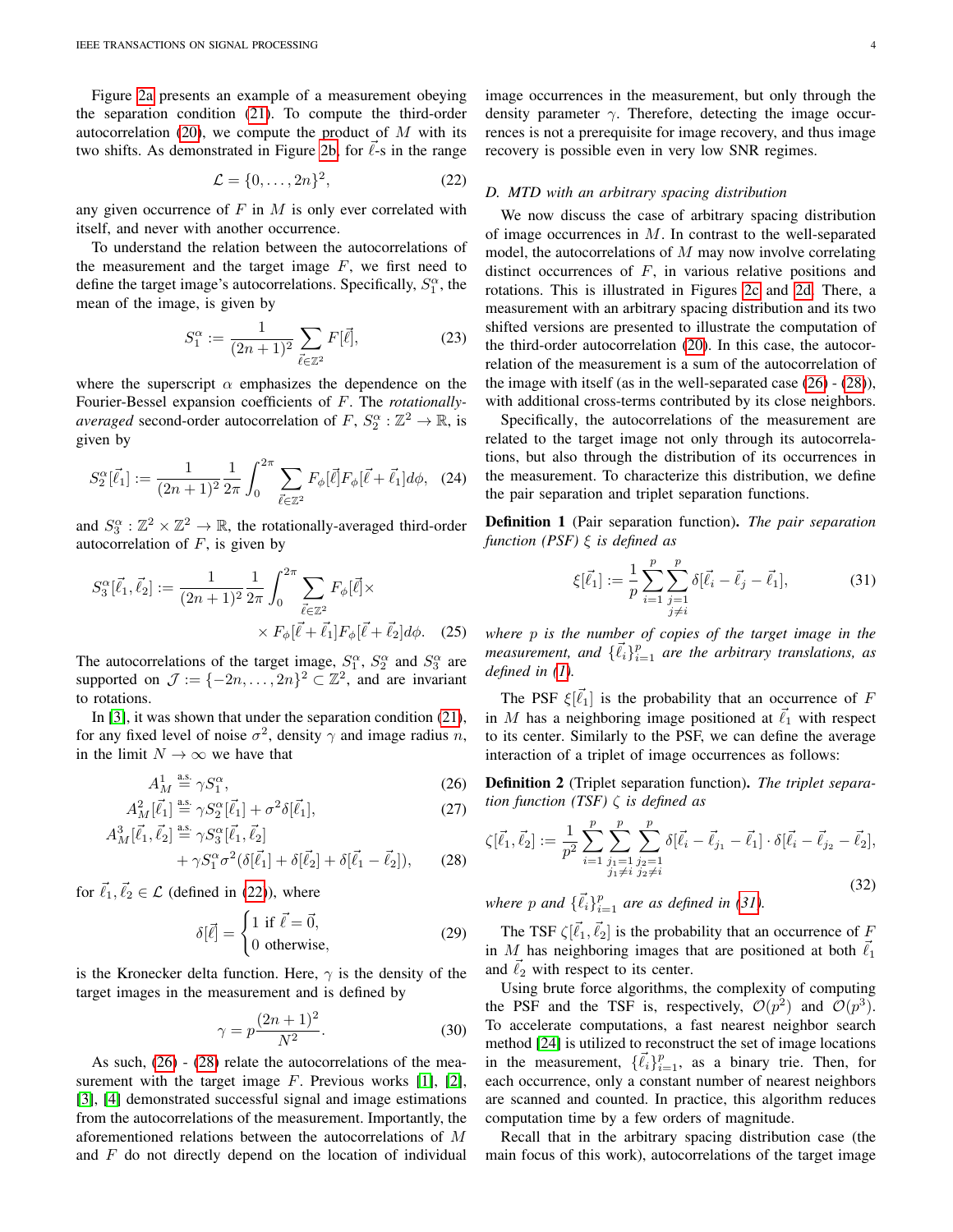with its close neighbors also contribute to the autocorrelations of the measurement. To this end, we need to define the average interaction of an image with its rotated copies. Let us define the rotationally-averaged second-order autocorrelation  $S_{2,\text{pair}}^{\alpha} : \mathbb{Z}^2 \to \mathbb{R}$  as follows

$$
S_{2,\text{pair}}^{\alpha}[\vec{\ell_1}] := \frac{1}{(2n+1)^2} \left(\frac{1}{2\pi}\right)^2 \int_0^{2\pi} \int_0^{2\pi} \sum_{\vec{\ell} \in \mathbb{Z}^2} F_{\phi}[\vec{\ell}] \times
$$

$$
\times F_{\eta}[\vec{\ell} + \vec{\ell_1}] d\phi d\eta, \quad (33)
$$

where the two terms are rotated independently about the origin. We further define the third-order autocorrelation of a pair of target images,  $S_{3,\text{pair}}^{\alpha}: \mathbb{Z}^2 \times \mathbb{Z}^2 \to \mathbb{R}$ ,

$$
S_{3,\text{pair}}^{\alpha}[\vec{\ell}_{1}, \vec{\ell}_{2}] := \frac{1}{(2n+1)^{2}} \left(\frac{1}{2\pi}\right)^{2} \int_{0}^{2\pi} \int_{0}^{2\pi} \sum_{\vec{\ell} \in \mathbb{Z}^{2}} F_{\phi}[\vec{\ell}] \times \\
\times F_{\phi}[\vec{\ell} + \vec{\ell}_{1}] F_{\eta}[\vec{\ell} + \vec{\ell}_{2}] d\phi d\eta, \quad (34)
$$

where one of the instances is rotated independently relative to the two others, and of a triplet of target images,  $S_{3,\text{trip}}^{\alpha}: \mathbb{Z}^2 \times \mathbb{Z}^2 \to \mathbb{R}$ ,

$$
S_{3, \text{trip}}^{\alpha}[\vec{\ell}_{1}, \vec{\ell}_{2}] := \frac{1}{(2n+1)^{2}} \left(\frac{1}{2\pi}\right)^{3} \int_{0}^{2\pi} \int_{0}^{2\pi} \int_{0}^{2\pi} \sum_{\vec{\ell} \in \mathbb{Z}^{2}} F_{\phi}[\vec{\ell}] \times F_{\eta}[\vec{\ell} + \vec{\ell}_{1}] F_{\iota}[\vec{\ell} + \vec{\ell}_{2}] d\phi d\eta d\iota, \quad (35)
$$

where all three instances are rotated independently. As before, the autocorrelations of  $F$  are supported on  $\mathcal{J} = \{-2n, \ldots, 2n\}^2$ .

Based on these definitions, the autocorrelations for the arbitrary spacing distribution case are summarized in Proposition [1.](#page-4-0) The proof is given in Appendix [C.](#page-11-0)

<span id="page-4-0"></span>**Proposition 1.** For any fixed level of noise  $\sigma^2$ , density  $\gamma$ , *image radius n, in the limit*  $N \rightarrow \infty$ *, the autocorrelations for the two dimensional arbitrary spacing distribution case are given by*

$$
A_M^1 \stackrel{a.s}{=} \gamma S_1^{\alpha},
$$
\n(36)  
\n
$$
A_M^2[\vec{\ell}_1] \stackrel{a.s}{=} \gamma S_2^{\alpha}[\vec{\ell}_1]
$$
\n
$$
+ \gamma A^{\alpha}(\xi)[\vec{\ell}_1]
$$
\n
$$
+ \sigma^2 \delta[\vec{\ell}_1],
$$
\n(37)  
\n
$$
A_M^3[\vec{\ell}_1, \vec{\ell}_2] \stackrel{a.s}{=} \gamma S_3^{\alpha}[\vec{\ell}_1, \vec{\ell}_2]
$$
\n
$$
+ \gamma B^{\alpha}(\xi)[\vec{\ell}_1, \vec{\ell}_2] + \gamma C^{\alpha}(\zeta)[\vec{\ell}_1, \vec{\ell}_2]
$$
\n
$$
+ \gamma S_1^{\alpha} \sigma^2(\delta[\vec{\ell}_1] + \delta[\vec{\ell}_2] + \delta[\vec{\ell}_1 - \vec{\ell}_2]),
$$
\n(38)

*where*  $\mathcal{L}_{neighbors} := \{-4n + 2, \ldots, 4n - 1\}^2$ , and  $\vec{\ell}_1, \vec{\ell}_2 \in \mathcal{L}$ (*defined in* [\(22\)](#page-3-0)). The terms  $A^{\alpha}(\xi)$ ,  $B^{\alpha}(\xi)$ , and  $C^{\alpha}(\zeta)$  are *linear functions of the PSF and the TSF, and their explicit expressions are, respectively, provided in [\(61\)](#page-11-1), [\(62\)](#page-12-0) and [\(63\)](#page-12-1), in Appendix [C.](#page-11-0)*

A

Compared to the well-separated case, the contribution of the target images that violate the separation condition is summarized in three terms,  $A^{\alpha}(\xi)$ ,  $B^{\alpha}(\xi)$ , and  $C^{\alpha}(\zeta)$ . They involve the second- and third-order autocorrelations of the image  $F$ 

Similarly to the well-separated case, [\(36\)](#page-4-1) - [\(38\)](#page-4-2) relate the autocorrelations of the measurement with those of the target image. Here, the relations also depend on the unknown PSF and TSF. Crucially, accurate estimation of these functions is not essential: as the individual locations and rotations associated with individual image occurrences, these are also nuisance variables.

#### <span id="page-4-5"></span><span id="page-4-3"></span>*E. Computing the autocorrelations and gradients*

To compute the autocorrelations presented in Sections [II-C](#page-2-6) and [II-D,](#page-3-4) we use their Fourier representation. We leave the technical details of this section to Appendix [D,](#page-11-2) and state here the concluding expressions.

<span id="page-4-6"></span> $\vec{\ell} \times \vec{\ell}$  expressed compactly as  $\hat{F}_{\phi}[\vec{k}] = \alpha^{\top} \omega_{\vec{k},\phi}$ . In addition, let  $V_0$ Let V denote the set of all the pairs  $(\nu, q)$  in the ex-pansion [\(2\)](#page-1-2). We define the column vector  $\omega_{\vec{k},\phi} \in \mathbb{C}^{\mathcal{V}}$ by  $(\omega_{\vec{k},\phi})_{\nu,q} = \hat{\Psi}_{\nu,q}[\vec{k}]e^{i\nu\phi}$ , and the column vector  $\alpha \in \mathbb{C}^{\mathcal{V}}$ by  $(\alpha)_{\nu,q} = \alpha_{\nu,q}$ ; the latter encodes the parameters describing the target image. With this notation,  $\hat{F}_{\phi}[\vec{k}]$  can be denote the set of all the pairs  $(0, q)$ . We define the column vector  $\omega_{0\vec{k}} \in \mathbb{C}^{\mathcal{V}_0}$  by  $(\omega_{0\vec{k}})_q = \hat{\Psi}_{0,q}[\vec{k}]$ , and the column vector  $\alpha_0 \in \mathbb{C}^{\mathcal{V}_0}$  by  $(\alpha_0)_q = \alpha_{0,q}$ . It follows that

<span id="page-4-7"></span>
$$
\hat{S}_2^{\alpha}[\vec{k}_1] = \frac{1}{4\nu_{\text{max}}(2n+1)^2} \sum_{\nu=0}^{4\nu_{\text{max}}} |\alpha^{\top}\omega_{\vec{k}_1,\phi_{\nu_2}}|^2, \qquad (39)
$$

$$
\hat{S}_{2,\text{pair}}^{\alpha}[\vec{k}_1] = \frac{1}{(2n+1)^2} \left( \alpha_0{}^{\top} \omega_{0\ldots\vec{k}_1} \right) \left( \alpha_0{}^{\top} \omega_{0\vec{k}_1} \right), \qquad (40)
$$

<span id="page-4-1"></span>
$$
\hat{S}_{3}^{\alpha}[\vec{k}_{1}, \vec{k}_{2}] = \frac{1}{6\nu_{\text{max}}(2n+1)^{2}} \sum_{\nu=0}^{6\nu_{\text{max}}-1} \left( \alpha^{\top} \omega_{\vec{k}_{1}, \phi_{\nu_{3}}} \right) \times \times \left( \alpha^{\top} \omega_{\vec{k}_{2}, \phi_{\nu_{3}}} \right) \left( \alpha^{\top} \omega_{-\vec{k}_{1} - \vec{k}_{2}, \phi_{\nu_{3}}} \right), \quad (41)
$$

<span id="page-4-4"></span>
$$
\hat{S}_{3,\text{pair}}^{\alpha}[\vec{k}_{1}, \vec{k}_{2}] = \frac{1}{4\nu_{\text{max}}(2n+1)^{2}} \alpha_{0}{}^{\top} \omega_{0\vec{k}_{2}} \times \times \sum_{\nu=0}^{4\nu_{\text{max}}-1} \left( \alpha^{\top} \omega_{\vec{k}_{1}, \phi_{\nu_{2}}} \right) \left( \alpha^{\top} \omega_{-\vec{k}_{1}-\vec{k}_{2}, \phi_{\nu_{2}}} \right), \quad (42)
$$

<span id="page-4-2"></span>
$$
\hat{S}_{3,\text{trip}}^{\alpha}[\vec{k}_1, \vec{k}_2] = \frac{1}{(2n+1)^2} \left( \alpha_0 \sigma_{\omega_0 \vec{k}_1} \right) \left( \alpha_0 \sigma_{\omega_0 \vec{k}_2} \right) \times \times \left( \alpha_0 \sigma_{\omega_0 \vec{k}_1 - \vec{k}_2} \right), \quad (43)
$$

where  $\phi_{\nu_2} := 2\pi \nu/(4\nu_{\text{max}})$ ,  $\phi_{\nu_3} := 2\pi \nu/(6\nu_{\text{max}})$ , and  $\nu_{\text{max}}$ is defined in [\(5\)](#page-2-1). In this form, computing the gradients of the autocorrelations with respect to  $\alpha$  is straightforward. The gradients are given in [\(69\)](#page-13-0) - [\(73\)](#page-14-0) in Appendix [D.](#page-11-2)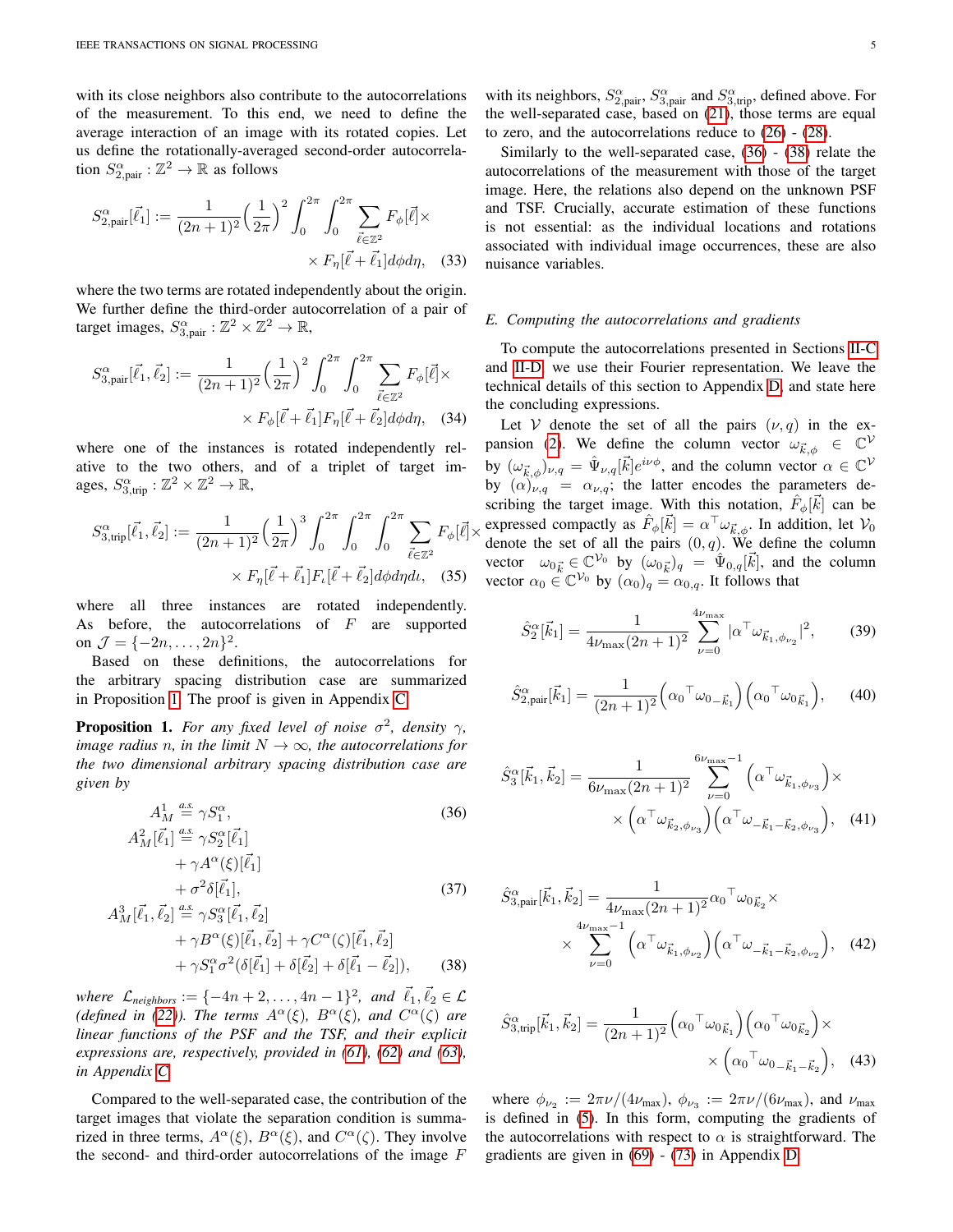## <span id="page-5-2"></span>*F. Image recovery from autocorrelations*

Recall that the second stage of the autocorrelation analysis framework entails recovering the image from the measurement's autocorrelations. Following [\[1\]](#page-9-0), [\[2\]](#page-9-1), [\[3\]](#page-9-2), [\[4\]](#page-9-3), and based on [\(36\)](#page-4-1) - [\(38\)](#page-4-2), we formulate a non-convex least squares problem for estimating the coefficients vector  $\alpha$  that represents the target image  $F$  from the autocorrelations of the measurement M:

$$
\min_{\alpha,\gamma>0,\xi,\zeta} w_1 \left( A_M^1 - \gamma S_1^{\alpha} \right)^2 \n+ w_2 \sum_{\vec{\ell}_1 \in \mathcal{L}} \left( A_M^2 [\vec{\ell}_1] - \gamma (S_2^{\alpha} [\vec{\ell}_1] + A^{\alpha} (\xi) [\vec{\ell}_1]) - \sigma^2 \delta [\vec{\ell}_1] \right)^2 \n+ w_3 \sum_{\{\vec{\ell}_1,\vec{\ell}_2\} \in \mathcal{L} \times \mathcal{L}} \left( A_M^3 [\vec{\ell}_1, \vec{\ell}_2] - \gamma (S_3^{\alpha} [\vec{\ell}_1, \vec{\ell}_2] + B^{\alpha} (\xi) [\vec{\ell}_1, \vec{\ell}_2] \right) \n+ C^{\alpha}(\zeta) [\vec{\ell}_1, \vec{\ell}_2] + S_1^{\alpha} \sigma^2 (\delta [\vec{\ell}_1] + \delta [\vec{\ell}_2] + \delta [\vec{\ell}_1 - \vec{\ell}_2])) \right)^2, \quad (44)
$$

where the weights are set to  $w_1 = 1/2$ ,  $w_2 = 1/2n_2$ ,  $w_3 = 1/2n_3$ , where  $n_2 = 4n^2$  is the number of elements in the set  $\mathcal{L}$ , and  $n_3 = 16n^4$  is the number of elements in the set  $\mathcal{L} \times \mathcal{L}$ , such that each term in [\(36\)](#page-4-1) - [\(38\)](#page-4-2) is equally weighted. This is a non-convex (polynomial of degree 6) optimization problem, and thus there is no guarantee to converge to a global optimum. Nevertheless, similarly to previous papers on MTD, our numerical results (Section [III\)](#page-6-0) suggest that standard gradient-based methods succeed in recovering  $\alpha$ from only a few random initial guesses.

Recall that  $\xi$  and  $\zeta$  are treated throughout this work as nuisance variables—we do not aim at estimating them, as long as the estimation of the target image  $F$  (or, more precisely, its expansion coefficients) succeeds. Those functions are unknown and depend on the density  $\gamma$ , which is also unknown. Fortunately, numerical experiments indicate that for an accurate estimate of  $\gamma$ , the image can be accurately recovered with *approximated* ξ and ζ.

The approximation of  $\xi$  and  $\zeta$  is done by simulating the image occurrences' locations  $\{\vec{\ell}_i\}_{i=1}^p$  according to [\(1\)](#page-0-1) for a given value of  $\gamma$ . Specifically, for a given  $\gamma$ , we calculate p, the number of target images in the measurement, from [\(30\)](#page-3-5), and then simulate  $p$  random locations, such that there are no overlaps. From these simulated locations, we calculate  $\xi'$ and  $\zeta'$  numerically according to [\(31\)](#page-3-3) and [\(32\)](#page-3-6), respectively. While these functions do not describe accurately our specific measurement M and its actual separation relations, we noticed that when  $\gamma$  is accurately estimated, we succeed in estimating  $\alpha$  using the approximated  $\xi'$  and  $\zeta'$ .

Moreover, numerical experiments (see Section [III-B\)](#page-7-0) indicate that a successful estimate of  $\gamma$  is achieved when we initialize the optimization procedure with a close enough initial  $\gamma'$  and corresponding  $\xi'$  and  $\zeta'$ . Thus, the proposed scheme consists of two stages. First, we initialize the opti-mization problem [\(44\)](#page-5-0) with an arbitrary  $\gamma'$  and corresponding approximated  $\xi'$  and  $\zeta'$  from simulated locations as explained above, and minimize [\(44\)](#page-5-0) until a satisfactory estimate of  $\gamma$  is achieved. This step might be repeated several times until  $\gamma$ does not change significantly between iterations. Second, we

# <span id="page-5-1"></span>Algorithm 1 Image recovery in the arbitrary spacing distribution case

- 1: Set initial values for  $\gamma$  and  $\alpha$ :  $\gamma'$  and  $\alpha'$ .
- 2: repeat
- 3: Simulate the image occurrences' locations  $\{\vec{\ell}_i\}_{i=1}^p$ according to [\(1\)](#page-0-1) with  $\gamma'$ , and calculate initial guesses  $\xi'$ and  $\zeta'$  according to [\(31\)](#page-3-3) and [\(32\)](#page-3-6).
- 4: Minimize [\(44\)](#page-5-0) until a satisfactory estimate  $\gamma'$  is achieved, while  $\xi = \xi'$  and  $\zeta = \zeta'$  remain fixed.
- 5: **until** the value of  $\gamma'$  does not change significantly
- 6: Simulate the image occurrences' locations  $\{\vec{\ell}_i^{\prime\prime}\}_{i=1}^p$ with the estimated  $\gamma'$  from stage [4,](#page-5-1) and calculate  $\xi_{final}$ and  $\zeta_{final}$  according to [\(31\)](#page-3-3) and [\(32\)](#page-3-6).
- 7: Minimize [\(44\)](#page-5-0) until a satisfactory estimate of  $\alpha$  is achieved, while  $\xi = \xi_{\text{final}}$  and  $\zeta = \zeta_{\text{final}}$  remain fixed.

<span id="page-5-0"></span>initialize the optimization procedure again with the estimated  $\gamma$ and the updated estimates of the PSF and TSF, denoted by  $\xi_{final}$ and  $\zeta_{\text{final}}$ , to ultimately estimate  $\alpha$  by minimizing [\(44\)](#page-5-0) for fixed  $\xi_{final}$  and  $\zeta_{final}$ . The scheme is described in Algorithm [1.](#page-5-1)

The described scheme is much more efficient than minimizing [\(44\)](#page-5-0) directly since we do not run the optimization over the variables  $\xi$  and  $\zeta$ . Although we only approximate  $\xi$  and  $\zeta$ , we observe only a slight degradation in accuracy compared to an ideal case of known  $\xi$  and  $\zeta$  (see Section [III-C\)](#page-7-1).

### <span id="page-5-3"></span>*G. Computational complexity*

The estimation of the vector of coefficients  $\alpha$  consists of three main ingredients. First, we calculate the empirical autocorrelations of the measurement  $M$  according to [\(18\)](#page-2-7) - [\(20\)](#page-2-5). The computational complexity of this stage is of  $\mathcal{O}(n^4N^2)$ , since we are interested in  $\mathcal{O}(n^4)$  shifts in the set  $\mathcal{L} \times \mathcal{L}$ , where  $\mathcal L$  is defined in [\(22\)](#page-3-0), and computing the autocorrelations consists of  $\mathcal{O}(N^2)$  multiplications and summations. Since  $n \ll N$ , we compute each autocorrelation directly, and not using FFT, as described in Section [II-B.](#page-2-0) Crucially, this stage is done only once. Second, we aim to estimate the separation functions. The running time of estimating  $\xi$ and  $\zeta$  using the algorithm explained in Section [II-D](#page-3-4) is negligible; this computation may be repeated a few times at the beginning of the optimization procedure. In addition, since we are not interested in the accurate separation functions, the estimation might be done using only a fraction of the data. Third, at each iteration of the minimization of [\(44\)](#page-5-0), we calculate the rotationally-averaged autocorrelations of the target image,  $S_1^{\alpha}$ ,  $S_2^{\alpha}$ ,  $S_{2,\text{pair}}^{\alpha}$ ,  $S_3^{\alpha}$ ,  $S_{3,\text{pair}}^{\alpha}$  and  $S_{3,\text{trip}}^{\alpha}$ , and their gradients with respect to  $\alpha$ , as detailed in Section [II-E.](#page-4-3) Following [\[4,](#page-9-3) Proposition 4.2], this step can be done in  $\mathcal{O}(n^5)$ operations, such that the total computational complexity of the minimization procedure is of  $\mathcal{O}(n^5V)$ , where V is the number of iterations. Since  $N \gg n$ , and empirically  $N \gg V$  (in our experiments, a few hundred iterations suffice to achieve accurate recoveries), overall estimating the vector of coefficients  $\alpha$ can be done in  $\mathcal{O}(n^4 N^2 + n^5 V) = \mathcal{O}(n^4 N^2)$  operations.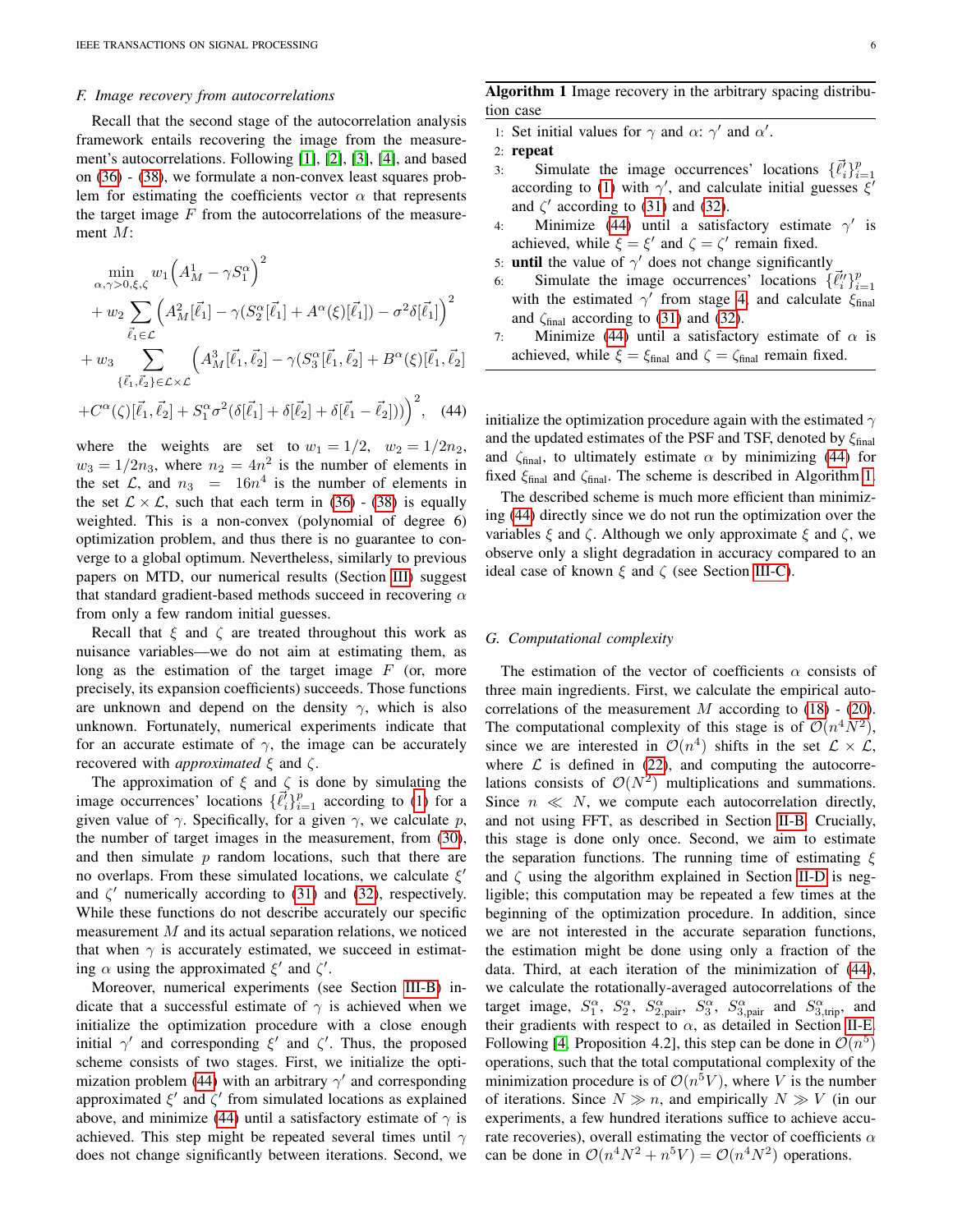<span id="page-6-1"></span>



(a) Target image. (b) Estimated image with  $SNR = 10$ . (c) Estimated image with  $SNR = 0.5$ .

Fig. 3: Recovery of the target image (a) from measurements at different noise levels using Algorithm [1.](#page-5-1) The relative error is  $0.012$  for SNR = 10, and  $0.047$  for SNR = 0.5.

<span id="page-6-2"></span>

(a) Initial density of  $\gamma' = 0.09$ .

(b) Initial density of  $\gamma' = 0.01$ .

Fig. 4: Examples of an estimation of the density  $\gamma^* = 0.1$  (marked by horizontal black line) from initial guesses of  $\gamma' = 0.09$  (left) and  $\gamma' = 0.01$  (right) by minimizing [\(44\)](#page-5-0) for three different cases: (1) the PSF  $\xi$  and TSF  $\zeta$  are known; (2) approximating the PSF and TSF with an initial density  $\gamma'$ ; (3) treating the MTD problem as well-separated and assuming no PSF or TSF. The estimate of  $\gamma$  through the iterations of the optimization procedure is presented. For  $\gamma' = 0.01$ , the approximation of  $\gamma$  was repeated after 100 iterations (marked by the vertical dashed black line).

## III. NUMERICAL EXPERIMENTS

<span id="page-6-0"></span>In this section, we present numerical results for the recovery procedure described in Section [II-F.](#page-5-2) The optimization problem [\(44\)](#page-5-0) was minimized using the Broyden-Fletcher-Goldfarb-Shanno (BFGS) algorithm, while ignoring the positivity constraint on  $\gamma$  (namely, treating it as an unconstrained problem).

To take the in-plane rotation symmetry into account, we measure the estimation error by

relative error<sub>$$
\alpha
$$</sub> :=  $\min_{\phi \in [0, 2\pi)} \frac{\|\alpha^* - \alpha_{\phi}\|_2}{\|\alpha^*\|_2}$ , (45)

where  $\alpha^*$  is the true vector of expansion coefficients, and  $\alpha_{\phi}$ is the vector of coefficients of the estimated image, rotated by angle  $\phi$ . The relative error of estimating the density  $\gamma$  is defined by

relative error<sub>$$
\gamma
$$</sub> :=  $\frac{|\gamma^* - \gamma|}{\gamma^*}$ , (46)

where  $\gamma^*$  is the true density, and  $\gamma$  is the estimated density.

The code to reproduce all experiments is publicly available at [https://github.com/krshay/MTD-2D.](https://github.com/krshay/MTD-2D)

## *A. Recovery from noisy measurements*

In Figure [3](#page-6-1) we present a successful recovery of a target image from noisy measurements using Algorithm [1.](#page-5-1) The target image is of radius  $n = 4$  pixels, and it is expanded using its first 34 Fourier-Bessel coefficients. We consider a dataset that consists of 1000 measurements, each of size  $7000 \times 7000$  pixels, generated according to [\(1\)](#page-0-1) with density  $\gamma = 0.1$ , at different noise levels. The noise levels are visualized in Figure [1.](#page-0-0) As expected, the recovery error degrades as the noise level increases. The relative error is 0.012 for  $SNR = 10$ , and 0.047 for  $SNR = 0.5$ .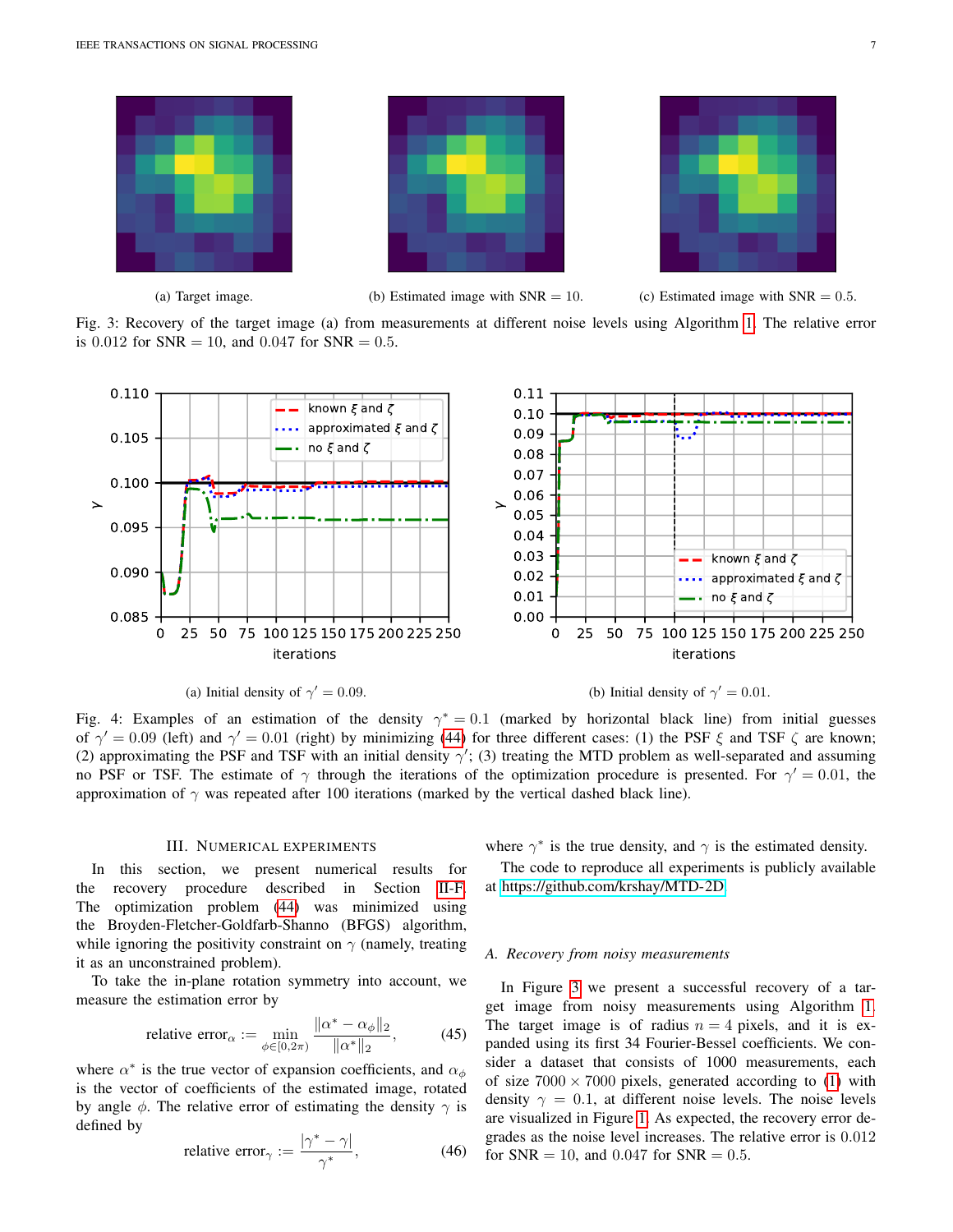<span id="page-7-2"></span>

(a) Mean estimation error as a function of the measurement size.

(b) Mean running time as a function of the measurement size.

Fig. 5: The left panel shows the mean estimation error of recovering the vector of coefficients  $\alpha$ , as a function of the measurement size  $N^2$ , by: (1) Minimization of [\(44\)](#page-5-0), assuming known PSF and TSF; (2) Algorithm [1](#page-5-1) (with approximated PSF and TSF); (3) Minimization of [\(44\)](#page-5-0), assuming no PSF and TSF (treating the measurement as well-separated). The black dashed line √ illustrates a slope of  $-1/2$ , i.e., the recovery error for case (1) decays as  $1/\sqrt{N^2}$ . The right panel shows the corresponding running time for Algorithm [1.](#page-5-1) The black dashed line illustrates a slope of 1, implying a linear increase in computation time with the measurement size  $N^2$  for large enough N, agreeing with Section [II-G.](#page-5-3)

#### <span id="page-7-0"></span>*B. Estimating the density parameter* γ

Recall that the first stages of Algorithm [1](#page-5-1) consist of successfully estimating the density  $\gamma$ . In particular, we observed that a successful estimation of  $\gamma$  is possible even with an inaccurate PSF and TSF. To demonstrate it, we present in Figure [4a](#page-6-2) an example of estimation of the density  $\gamma$ from a noisy measurement with true density  $\gamma^* = 0.1$ , and an initial guess of  $\gamma' = 0.09$ . The measurement's size is  $N = 25000$  pixels, with SNR = 0.5. The target images in the measurement are of radius  $n = 2$  pixels, and are expanded using their first 10 Fourier-Bessel coefficients. We report the estimated  $\gamma$  through the iterations of the optimization procedure, for three different cases. In the first case, we assume that the PSF and TSF are known, and estimate  $\gamma^*$  accurately up to an error of 0.0016. Of course, in practice those functions are unknown. Next, we simulate the locations of the target images assuming  $\gamma' = 0.09$ , and use the approximated PSF and TSF in the optimization, while they remain fixed along the iterations. Remarkably, the estimation of  $\gamma$  in this case is successful as well, with an estimation error of 0.0036. Finally, we try to estimate the density assuming the measurement is well-separated, without success; the attained recovery error is 0.041. The last result indicates that the terms in [\(37\)](#page-4-4), [\(38\)](#page-4-2) that encapsulate the contribution of neighboring images are crucial for the success of the recovery procedure, and cannot be ignored.

We repeated the same experiment with an initial guess of  $\gamma' = 0.01$ , far from the ground truth; the results are presented in Figure [4b.](#page-6-2) For this case, two repetitions of stages [3](#page-5-1) and [4](#page-5-1) of Algorithm [1](#page-5-1) were required, and we report a recovery error of 0.0013. As in the previous experiment, for the case of known PSF and TSF, the recovery error is 0.0016, and the recovery error when we assume that the measurement is well-separated is 0.041, which re-emphasizes the significance of the separation functions  $\xi$  and  $\zeta$  in the arbitrary spacing distribution case. This experiment indicates that our algorithmic scheme succeeds even without a good approximation of  $\gamma$ .

#### <span id="page-7-1"></span>*C. Recovery error as a function of the measurement size*

Figure [5a](#page-7-2) presents recovery error as a function of the measurement size. We consider noiseless measurements in different sizes with an arbitrary spacing distribution. The measure-ments are generated according to [\(1\)](#page-0-1) with density  $\gamma = 0.1$ . The target images in the measurements are of radius  $n = 2$  pixels, and are expanded using their first 10 Fourier-Bessel coefficients. We examine three cases. In the first case, we assume the PSF and TSF are known. In the second case, we apply Algorithm [1](#page-5-1) that uses approximated separation functions. In the third case, we falsely assume our measurement is well-separated, i.e., we do not take the effect of the PSF and TSF into account. In all cases, we try to estimate the vector of coefficients  $\alpha$  from 10 random initial guesses, and calculate the estimation error for the estimate whose final objective function is minimal. We then calculate the mean over 50 trials.

Not surprisingly, when the PSF and TSF are known we get a small recovery error. For the first case, the error decays as  $1/\sqrt{N^2}$ , where  $N^2$  is the total number of entries in the measurement. This is the same estimation rate as if the translations and rotations were known (that is, the estimation rate of averaging over i.i.d. Gaussian variables). We get the same estimation rate for Algorithm [1](#page-5-1) when  $N^2$  is below  $10^8$ ,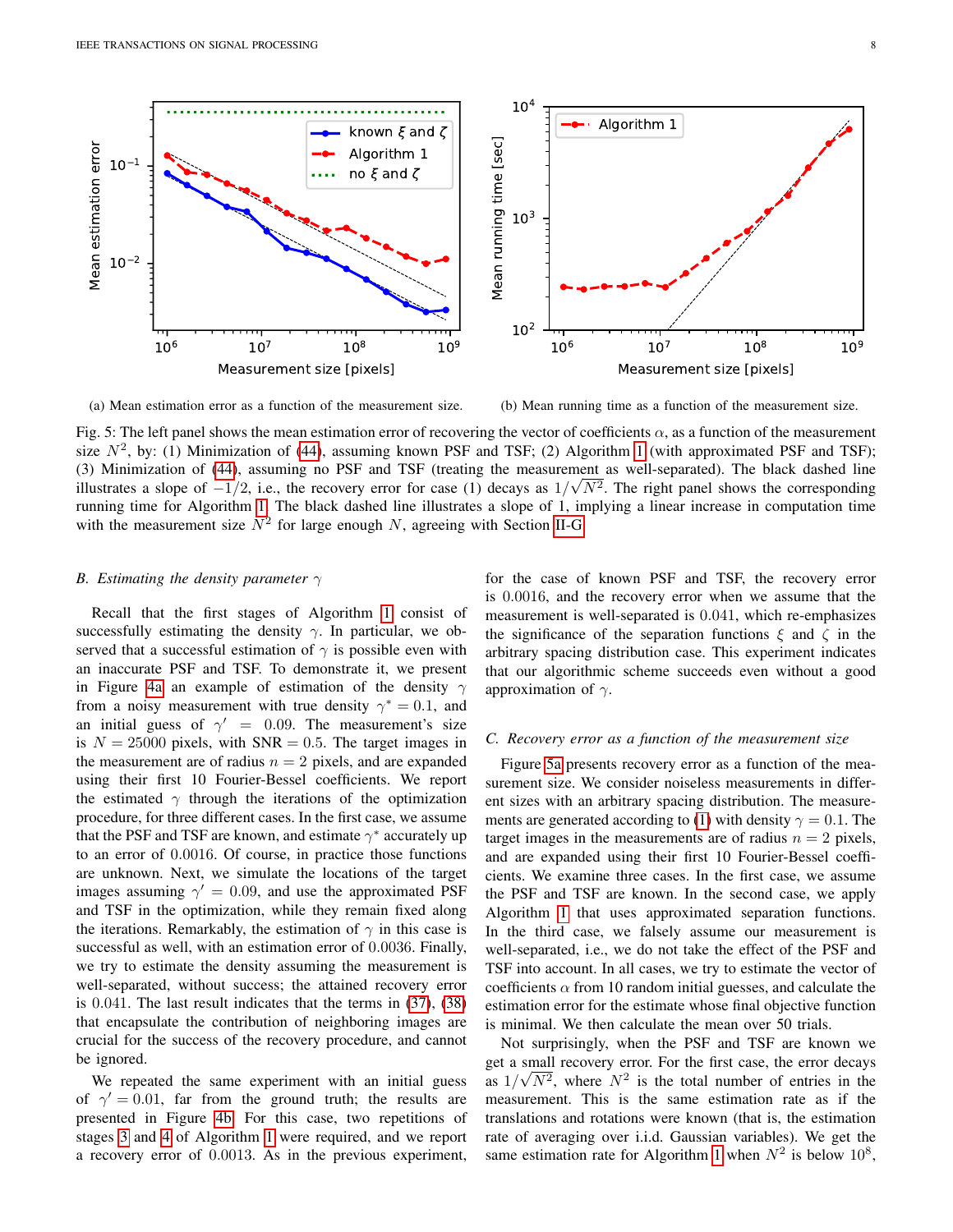corresponding to relative error greater than approximately 1%. For larger  $N^2$ , the error curve stagnates because of the inaccurate estimation of  $\xi$  and  $\zeta$ , thus limiting the possible estimation error of the algorithm. Notably, we do not achieve successful recovery for the third case, regardless of the measurement size, which is in correspondence with the numerical results for the one-dimensional case [\[2\]](#page-9-1). This emphasizes the importance of the extension of the MTD model from the well-separated case to the arbitrary spacing distribution case.

Figure [5b](#page-7-2) presents the running time of Algorithm [1](#page-5-1) as a function of the measurement size. As expected from the computational complexity analysis of Section [II-G,](#page-5-3) for a large enough measurement size  $N^2$ , the running time of Algorithm [1](#page-5-1) increases linearly with  $N^2$ .

## *D. Recovery error as a function of SNR*

Computing the  $q$ -th order autocorrelation consists of the product of  $q$  noisy terms, and thus the variance of its estimation scales as  $\sigma^{2q}/N$ . Under the assumption that the locations of the images are known (but the rotations are not), it was shown [\[25\]](#page-9-24), [\[26\]](#page-9-25), [\[27\]](#page-9-26), [\[28\]](#page-9-27), [\[29\]](#page-9-28) that the sample complexity of estimating the image in the low SNR regime scales as  $\sigma^3$ , or, equivalently, as  $SNR^{-1.5}$ . Figure [6](#page-8-0) presents recovery errors as a function of the SNR. We consider measurements with different SNRs, and  $N = 7000$  pixels. The target images in the measurements are of radius  $n = 2$  pixels, and are expanded using their first 10 Fourier-Bessel coefficients. We used 3 random initializations, and calculated the mean over 40 trials. In the low SNR regime, the error indeed scales as  $SNR^{-1.5}$ , although the locations of the images are unknown. Notably, for low SNRs the performance gap between the methods is negligible. In this regimes, the dominant factor is the noise, and the inaccuracy in the separation functions is inconsequential. For high SNRs, we notice a small performance gap between the methods, as was also noted in Figure [5a.](#page-7-2)

#### <span id="page-8-2"></span>*E. Comparison with an oracle-deconvolution method*

To stress the ability of Algorithm [1](#page-5-1) to handle high noise levels, we compare its performance against an oracle-deconvolution method; the results are presented in Figure [7.](#page-8-1) The oracle-deconvolution method aims to find the locations of the image occurrences in the measurement as the peaks of the convolution of the measurement with the target image. The peaks were found using the function *photutils.detection.find peaks* from the Photutils Python package [\[30\]](#page-9-29), while forcing the peaks to be separated by at least an image diameter. Once the locations are identified (an estimate of the shifts  $\{\ell_i\}_{i=1}^p$  in [\(1\)](#page-0-1)), the image occurrences are extracted from the measurement and averaged. Importantly, this algorithm receives as an input the underlying image  $F$ and the number of image occurrences  $p$ , and thus the name "oracle." To avoid searching over different rotations (in order to find the best match), we consider only in this experiment rotationally-symmetric target images, so that the convolution is done only once.

In the experiment, we consider measurements in different SNRs with  $N = 20000$  pixels. The target images in the



Mean estimation error Mean estimation error  $10<sup>0</sup>$  $10^{-1}$  $10^{-3}$  $10^{-2}$  $10^{-1}$  $10^{0}$  $10^{1}$  $1^{1}$  10<sup>2</sup> SNR

<span id="page-8-0"></span> $10<sup>1</sup>$ 

Fig. 6: Mean estimation error of recovering the vector of coefficients  $\alpha$ , as a function of SNR, by: (1) Minimization of [\(44\)](#page-5-0), assuming known PSF and TSF; (2) Algorithm [1](#page-5-1) (with approximated PSF and TSF).

<span id="page-8-1"></span>

Fig. 7: Mean estimation error of recovering a rotationallysymmetric target image  $F$ , as a function of SNR, by: (1) Algorithm [1;](#page-5-1) (2) the oracle-deconvolution method described in Section [III-E.](#page-8-2) Evidently, the deconvolution-based method fails at low SNR.

measurements are of radius  $n = 3$  pixels, and are expanded using their first 10 Fourier-Bessel coefficients. We used 2 random initializations, and calculated the mean over 10 trials. As expected, for high SNR regimes, the method of oracle-deconvolution deconvolution performs better than Algorithm [1.](#page-5-1) However, in low SNR regimes, where detecting the locations of the target images becomes harder, the method fails miserably.

## IV. CONCLUSION

This paper is motivated by the effort of reconstructing small 3-D molecular structures using cryo-EM, below the current detection limit. The main contribution of this study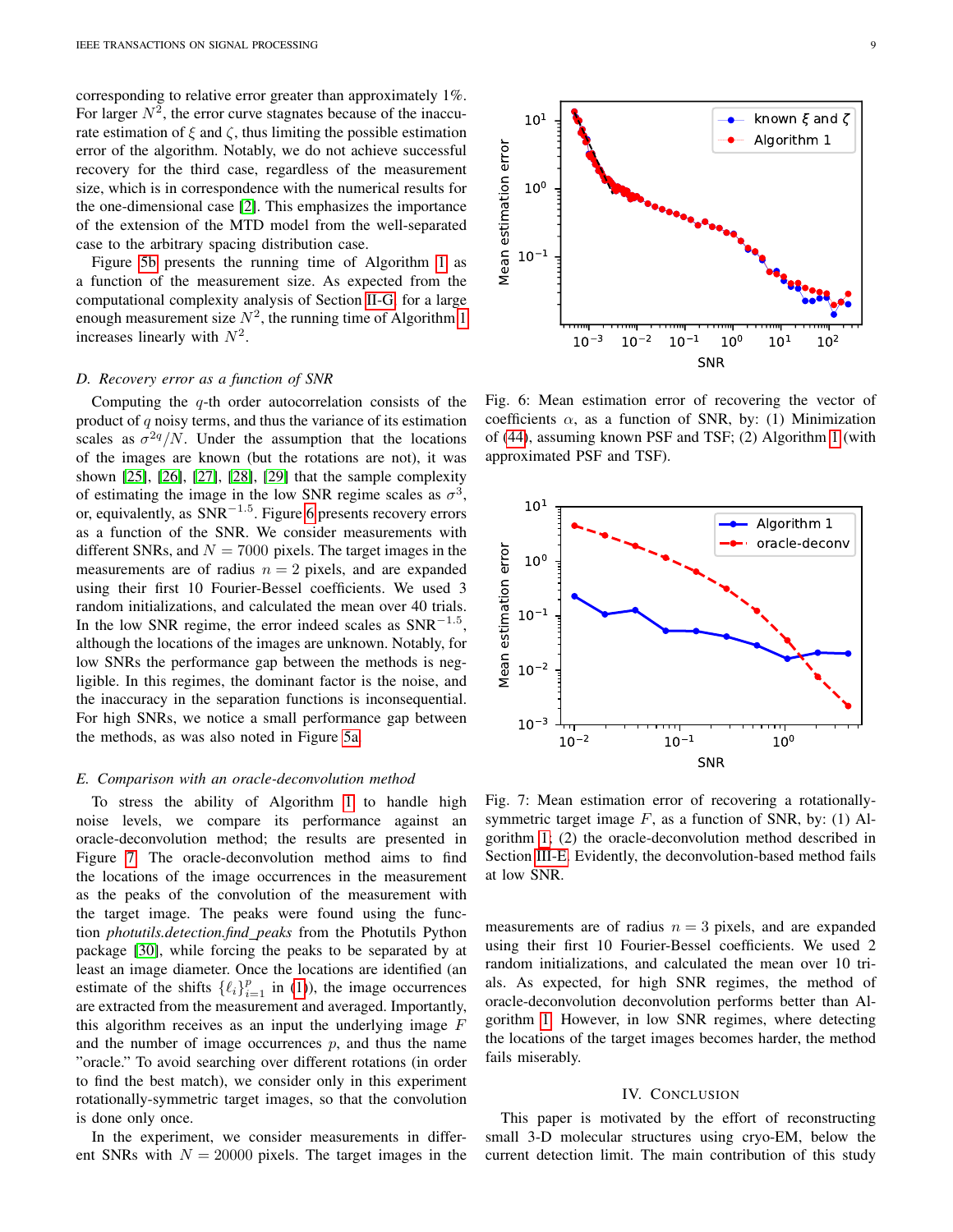is expanding the analysis to account for an arbitrary spacing distribution of images, corroborated by extensive numerical experiments. In the future, we hope to extend the framework of this paper to deal with the more general case of cryo-EM—where the images are different tomographic projections of a three-dimensional molecular structure taken from unknown viewing directions [\[5\]](#page-9-4)—with an arbitrary spacing distribution between the projection images.

In this work, we focused on the homogeneous MTD problem, i.e., where all target images are identical, up to a rotation. A possible future study may consider the heterogeneous case, where the image occurrences are drawn either from a discrete or a continuous distribution of possible images, and the goal is to recover the entire set of images.

In addition, since we acquire many copies of the target image, one can imagine that as  $N$  increases, the sampling spacing may be increased as well. Based on algebraic-geometry results [\[28\]](#page-9-27), a similar analysis was conducted for the simpler problem of one-dimensional discrete multi-reference alignment [\[31\]](#page-10-3). Extending [\[31\]](#page-10-3) to the MTD model might allow reducing the sampling rate of cryo-EM datasets, and thus alleviate the computational burden—a significant drawback of the current implementation. Designing other inference techniques, such as maximum likelihood estimators [\[2\]](#page-9-1), [\[32\]](#page-10-4), for the twodimensional MTD problem is also an interesting research thread.

In recent years, a various deep learning techniques has been used to solve inverse imaging problems, often surpassing the performance achieved by analytical methods [\[33\]](#page-10-5), with recent endeavors in the cryo-EM literature [\[34\]](#page-10-6), [\[35\]](#page-10-7). Initial experiments (not presented here) were conducted in attempt to solve the MTD problem by *learning from the autocorrelations* of the measurement, showing promising results for estimating the density  $\gamma$  and for providing a good initial estimate for the sought target image. This indicates that learning techniques have the potential to robustly estimate the density, and perhaps additional parameters, and by that to efficiently bypass the first three stages of Algorithm [1.](#page-5-1) We expect that this strategy will improve robustness and reduce the computational complexity.

#### ACKNOWLEDGMENT

The authors are grateful to Ti-Yen Lan, Nicholas Marshall, and Amit Singer for insightful discussions. The authors would like to thank Nir Sharon for providing computational resources, and for the anonymous reviewers for their insightful comments.

#### **REFERENCES**

- <span id="page-9-0"></span>[1] T. Bendory, N. Boumal, W. Leeb, E. Levin, and A. Singer, "Multitarget detection with application to cryo-electron microscopy," *Inverse Problems*, vol. 35, no. 10, p. 104003, 2019.
- <span id="page-9-1"></span>[2] T.-Y. Lan, T. Bendory, N. Boumal, and A. Singer, "Multi-target detection with an arbitrary spacing distribution," *IEEE Transactions on Signal Processing*, vol. 68, pp. 1589–1601, 2020.
- <span id="page-9-2"></span>[3] N. F. Marshall, T.-Y. Lan, T. Bendory, and A. Singer, "Image recovery from rotational and translational invariants," in *ICASSP 2020-2020 IEEE International Conference on Acoustics, Speech and Signal Processing (ICASSP)*. IEEE, 2020, pp. 5780–5784.
- <span id="page-9-3"></span>[4] T. Bendory, T.-Y. Lan, N. F. Marshall, I. Rukshin, and A. Singer, "Multitarget detection with rotations," *arXiv preprint arXiv:2101.07709*, 2021.
- <span id="page-9-4"></span>[5] T. Bendory, N. Boumal, W. Leeb, E. Levin, and A. Singer, "Toward single particle reconstruction without particle picking: breaking the detection limit," *arXiv preprint arXiv:1810.00226*, 2018.
- <span id="page-9-5"></span>[6] S. Gogineni, P. Setlur, M. Rangaswamy, and R. R. Nadakuditi, "Passive radar detection with noisy reference channel using principal subspace similarity," *IEEE Transactions on Aerospace and Electronic Systems*, vol. 54, no. 1, pp. 18–36, 2017.
- <span id="page-9-6"></span>[7] T. J. Schulz, "Multiframe blind deconvolution of astronomical images," *JOSA A*, vol. 10, no. 5, pp. 1064–1073, 1993.
- <span id="page-9-7"></span>[8] A. Levin, "Blind motion deblurring using image statistics," *Advances in Neural Information Processing Systems*, vol. 19, pp. 841–848, 2006.
- <span id="page-9-8"></span>[9] K. Abed-Meraim, W. Qiu, and Y. Hua, "Blind system identification," *Proceedings of the IEEE*, vol. 85, no. 8, pp. 1310–1322, 1997.
- <span id="page-9-9"></span>[10] R. Henderson, "The potential and limitations of neutrons, electrons and X-rays for atomic resolution microscopy of unstained biological molecules," *Quarterly Reviews of Biophysics*, vol. 28, no. 2, pp. 171– 193, 1995.
- <span id="page-9-10"></span>[11] E. Nogales, "The development of cryo-EM into a mainstream structural biology technique," *Nature methods*, vol. 13, no. 1, pp. 24–27, 2016.
- <span id="page-9-11"></span>[12] X.-C. Bai, G. McMullan, and S. H. Scheres, "How cryo-EM is revolutionizing structural biology," *Trends in Biochemical Sciences*, vol. 40, no. 1, pp. 49–57, 2015.
- <span id="page-9-12"></span>[13] J. Frank, *Three-dimensional electron microscopy of macromolecular assemblies: visualization of biological molecules in their native state*. Oxford University Press, 2006.
- <span id="page-9-13"></span>[14] A. Heimowitz, J. Andén, and A. Singer, "Reducing bias and variance for CTF estimation in single particle cryo-EM," *Ultramicroscopy*, vol. 212, p. 112950, 2020.
- <span id="page-9-14"></span>[15] H. Erickson and A. Klug, "Measurement and compensation of defocusing and aberrations by Fourier processing of electron micrographs," *Philosophical Transactions of the Royal Society of London. B, Biological Sciences*, vol. 261, no. 837, pp. 105–118, 1971.
- <span id="page-9-15"></span>[16] T. Bendory, A. Bartesaghi, and A. Singer, "Single-particle cryo-electron microscopy: Mathematical theory, computational challenges, and opportunities," *IEEE Signal Processing Magazine*, vol. 37, no. 2, pp. 58–76, 2020.
- <span id="page-9-16"></span>[17] S. H. Scheres, "RELION: implementation of a Bayesian approach to cryo-EM structure determination," *Journal of Structural Biology*, vol. 180, no. 3, pp. 519–530, 2012.
- <span id="page-9-17"></span>[18] A. Punjani, J. L. Rubinstein, D. J. Fleet, and M. A. Brubaker, "cryoSPARC: algorithms for rapid unsupervised cryo-EM structure determination," *Nature methods*, vol. 14, no. 3, pp. 290–296, 2017.
- <span id="page-9-18"></span>[19] C. Aguerrebere, M. Delbracio, A. Bartesaghi, and G. Sapiro, "Fundamental limits in multi-image alignment," *IEEE Transactions on Signal Processing*, vol. 64, no. 21, pp. 5707–5722, 2016.
- <span id="page-9-19"></span>[20] E. D'Imprima and W. Kühlbrandt, "Current limitations to highresolution structure determination by single-particle cryoEM," *Quarterly Reviews of Biophysics*, vol. 54, 2021.
- <span id="page-9-20"></span>[21] Z. Zhao and A. Singer, "Fourier–bessel rotational invariant eigenimages," *JOSA A*, vol. 30, no. 5, pp. 871–877, 2013.
- <span id="page-9-21"></span>[22] Z. Zhao, Y. Shkolnisky, and A. Singer, "Fast steerable principal component analysis," *IEEE Transactions on Computational Imaging*, vol. 2, no. 1, pp. 1–12, 2016.
- <span id="page-9-22"></span>[23] A. Klug and R. Crowther, "Three-dimensional image reconstruction from the viewpoint of information theory," *Nature*, vol. 238, no. 5365, pp. 435–440, 1972.
- <span id="page-9-23"></span>[24] S. Maneewongvatana and D. M. Mount, "Analysis of approximate nearest neighbor searching with clustered point sets," *Data Structures, Near Neighbor Searches, and Methodology*, vol. 59, pp. 105–123, 2002.
- <span id="page-9-24"></span>[25] E. Abbe, J. M. Pereira, and A. Singer, "Estimation in the group action channel," in *2018 IEEE International Symposium on Information Theory (ISIT)*. IEEE, 2018, pp. 561–565.
- <span id="page-9-25"></span>[26] A. S. Bandeira, J. Niles-Weed, and P. Rigollet, "Optimal rates of estimation for multi-reference alignment," *Mathematical Statistics and Learning*, vol. 2, no. 1, pp. 25–75, 2020.
- <span id="page-9-26"></span>[27] A. Perry, J. Weed, A. S. Bandeira, P. Rigollet, and A. Singer, "The sample complexity of multireference alignment," *SIAM Journal on Mathematics of Data Science*, vol. 1, no. 3, pp. 497–517, 2019.
- <span id="page-9-27"></span>[28] A. S. Bandeira, B. Blum-Smith, J. Kileel, A. Perry, J. Weed, and A. S. Wein, "Estimation under group actions: recovering orbits from invariants," *arXiv preprint arXiv:1712.10163*, 2017.
- <span id="page-9-28"></span>[29] E. Romanov, T. Bendory, and O. Ordentlich, "Multi-reference alignment in high dimensions: sample complexity and phase transition," *SIAM Journal on Mathematics of Data Science*, vol. 3, no. 2, pp. 494–523, 2021.
- <span id="page-9-29"></span>[30] L. Bradley *et al.*, "astropy/photutils: 1.1.0," *Zenodo*, 2020.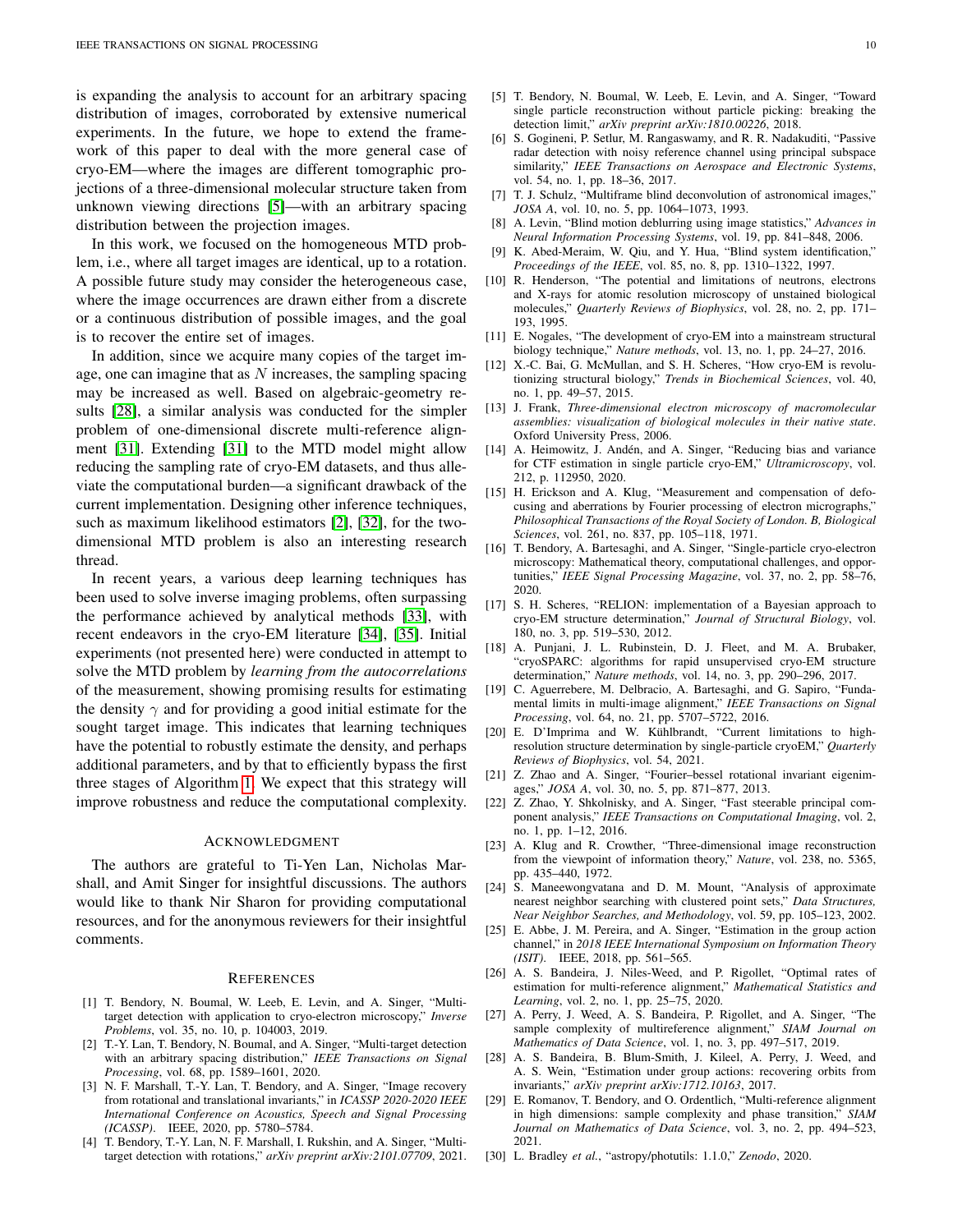- <span id="page-10-3"></span>[31] T. Bendory, A. Jaffe, W. Leeb, N. Sharon, and A. Singer, "Superresolution multi-reference alignment," *Information and Inference: A Journal of the IMA*, 2021.
- <span id="page-10-4"></span>[32] S. Kreymer, A. Singer, and T. Bendory, "An approximate expectationmaximization for two-dimensional multi-target detection," *arXiv preprint arXiv:2110.02289*, 2021.
- <span id="page-10-5"></span>[33] A. Lucas, M. Iliadis, R. Molina, and A. K. Katsaggelos, "Using deep neural networks for inverse problems in imaging: beyond analytical methods," *IEEE Signal Processing Magazine*, vol. 35, no. 1, pp. 20– 36, 2018.
- <span id="page-10-6"></span>[34] H. Gupta, M. T. McCann, L. Donati, and M. Unser, "CryoGAN: a new reconstruction paradigm for single-particle cryo-EM via deep adversarial learning," *BioRxiv*, 2020.
- <span id="page-10-7"></span>[35] E. D. Zhong, T. Bepler, B. Berger, and J. H. Davis, "CryoDRGN: reconstruction of heterogeneous cryo-EM structures using neural networks," *Nature Methods*, vol. 18, no. 2, pp. 176–185, 2021.

#### <span id="page-10-1"></span>APPENDIX A

#### THE EFFECT OF THE CONTRAST TRANSFER FUNCTION

Let us consider a measurement  $y \in \mathbb{R}^{N \times N}$  given by

<span id="page-10-8"></span>
$$
y = h * M,\tag{47}
$$

where  $M \in \mathbb{R}^{N \times N}$  is as defined in [\(1\)](#page-0-1),  $h \in \mathbb{R}^{N \times N}$  is a point spread function, and ∗ is a circular convolution. The Fourier transform of the point spread function, called the contrast transfer function (CTF), is denoted by  $h$ . The measurement  $y$ represents a cryo-EM micrograph affected by the optical configuration of the microscope through convolution with a point spread function. The CTF is assumed to be known, and in practice is estimated from the data [\[14\]](#page-9-13).

The goal of this appendix is to derive conditions on  $h$  such that one can recover the autocorrelations of  $M$  from  $y$ . Once the autocorrelations of  $M$  were recovered, one can estimate the target image using Algorithm [1.](#page-5-1) The conditions are presented in the following proposition.

<span id="page-10-0"></span>Proposition 2. *Reconstructing the first three autocorrelations of* M *from* y [\(47\)](#page-10-8) is possible if  $\hat{h}[\vec{k}] \neq 0$  *for all*  $\vec{k} \in \mathbb{Z}^2$ , *where*  $\hat{h}$  *is the CTF.* 

*Proof.* Recall that we first compute the first three autocorrelations of the measurement, as presented in [\(18\)](#page-2-7) - [\(20\)](#page-2-5). For the first-order autocorrelation (the mean) of the measurement  $y$ we have that

$$
\hat{y}[\vec{0}] = \hat{h}[\vec{0}]\hat{M}[\vec{0}],\tag{48}
$$

where  $\hat{y} \in \mathbb{C}^{N \times N}$  is the Fourier transform of y, and  $\hat{M} \in \mathbb{C}^{N \times N}$  is the Fourier transform of M. The reconstruction of the mean of  $M$  is possible from

$$
\hat{M}[\vec{0}] = \hat{y}[\vec{0}]/\hat{h}[\vec{0}],\tag{49}
$$

if  $\hat{h}[\vec{0}] \neq 0$ .

For the second-order autocorrelation of  $y$ , we consider its Fourier transform—the power spectrum—defined as

$$
P_y[\vec{k}] = |\hat{y}[\vec{k}]|^2.
$$
 (50)

Hence, we have that for any frequency  $\vec{k} \in \mathbb{Z}^2$ , the power spectrum of  $y$  is given by

$$
P_y[\vec{k}] = |\hat{h}[\vec{k}]|^2 P_M[\vec{k}], \tag{51}
$$

and reconstruction of the second-order autocorrelation of M is possible by

$$
P_M[\vec{k}] = P_y[\vec{k}] / |\hat{h}[\vec{k}]|^2, \tag{52}
$$

if  $\hat{h}[\vec{k}] \neq 0$  for all  $\vec{k} \in \mathbb{Z}^2$ .

For the third-order autocorrelation of  $y$ , we consider its Fourier transform—the bispectrum—defined as

$$
B_y[\vec{k}_1, \vec{k}_2] = \hat{y}[\vec{k}_1] \hat{y}[\vec{k}_2]^* \hat{y}[\vec{k}_2 - \vec{k}_1]. \tag{53}
$$

Thus, for any pair of frequencies  $\vec{k}_1, \vec{k}_2 \in \mathbb{Z}^2$ , the bispectrum of  $y$  is given by

$$
B_y[\vec{k}_1, \vec{k}_2] = \hat{h}[\vec{k}_1] \hat{h}[\vec{k}_2]^* \hat{h}[\vec{k}_2 - \vec{k}_1] B_M[\vec{k}_1, \vec{k}_2],\tag{54}
$$

and again, reconstruction of the third-order autocorrelation of  $M$  is possible by

$$
B_M[\vec{k}_1, \vec{k}_2] = B_y[\vec{k}_1, \vec{k}_2] / (\hat{h}[\vec{k}_1] \hat{h}[\vec{k}_2]^* \hat{h}[\vec{k}_2 - \vec{k}_1]), \quad (55)
$$

if  $\hat{h}[\vec{k}] \neq 0$  for all  $\vec{k} \in \mathbb{Z}^2$ . To conclude, the reconstruction of all first three autocorrelations of the measurement M is possible if  $\hat{h}[\vec{k}] \neq 0$  for all  $\vec{k} \in \mathbb{Z}^2$ .  $\Box$ 

## <span id="page-10-2"></span>APPENDIX B BANDLIMITED FUNCTIONS ON THE UNIT DISK

We follow the analysis and notation of [\[3\]](#page-9-2). We assume that  $f$ is supported on the unit disk. We assume that it is bandlimited in the basis of Dirichlet Laplacian eigenfunctions on the unit disk  $D = \{\vec{x} \in \mathbb{R} : |\vec{x}| \leq 1\}$ , which are solutions to the eigenvalue problem

$$
\begin{cases}\n-\Delta \psi = \lambda \psi & \text{in } D \\
\psi = 0 & \text{on } \partial D,\n\end{cases}
$$
\n(56)

where  $-\Delta = -(\partial_{xx} + \partial_{yy})$  is the Laplacian, and  $\partial D$  is the boundary of the unit disk. In polar coordinates  $(r, \theta)$ , these eigenfunctions are of the form

$$
\psi_{\nu,q}(r,\theta) = J_{\nu}\left(\lambda_{\nu,q}r\right)e^{i\nu\theta}, \quad \text{for } r \le 1,\tag{57}
$$

where  $\nu \in \mathbb{Z}_{\geq 0}$ ,  $J_{\nu}$  is the  $\nu$ -th order Bessel function of the first kind, and  $\lambda_{\nu,q} > 0$  is the q-th positive root of  $J_{\nu}$ . Recall that  $J_{\nu}$  is a solution to the differential equation

$$
f''(r) + \frac{1}{r}f'(r) + \left(1 - \frac{\nu^2}{r^2}\right)f(r) = 0.
$$
 (58)

Therefore, by writing the Laplacian in polar coordinates we have

$$
-\Delta \psi_{\nu,q}(r,\theta) = -\left(\partial_{rr} + \frac{1}{r}\partial_r + \frac{1}{r^2}\partial_{\theta\theta}\right)\psi_{\nu,q}(r,\theta)
$$

$$
= \lambda_{n,q}^2 \psi_{\nu,q}(r,\theta), \tag{59}
$$

that is,  $\lambda_{\nu,q}^2$  is the eigenvalue associated with  $\psi_{\nu,q}$ . Hence, the assumption that  $f$  is bandlimited can be written as

$$
f(r,\theta) = \sum_{(\nu,q):\lambda_{\nu,q}\leq\lambda} \alpha_{\nu,q} \psi_{\nu,q}(r,\theta), \quad \text{for } r \leq 1,
$$
 (60)

where  $\lambda$  is the bandlimit frequency, and  $\alpha_{\nu,q}$  are the associated expansion coefficients.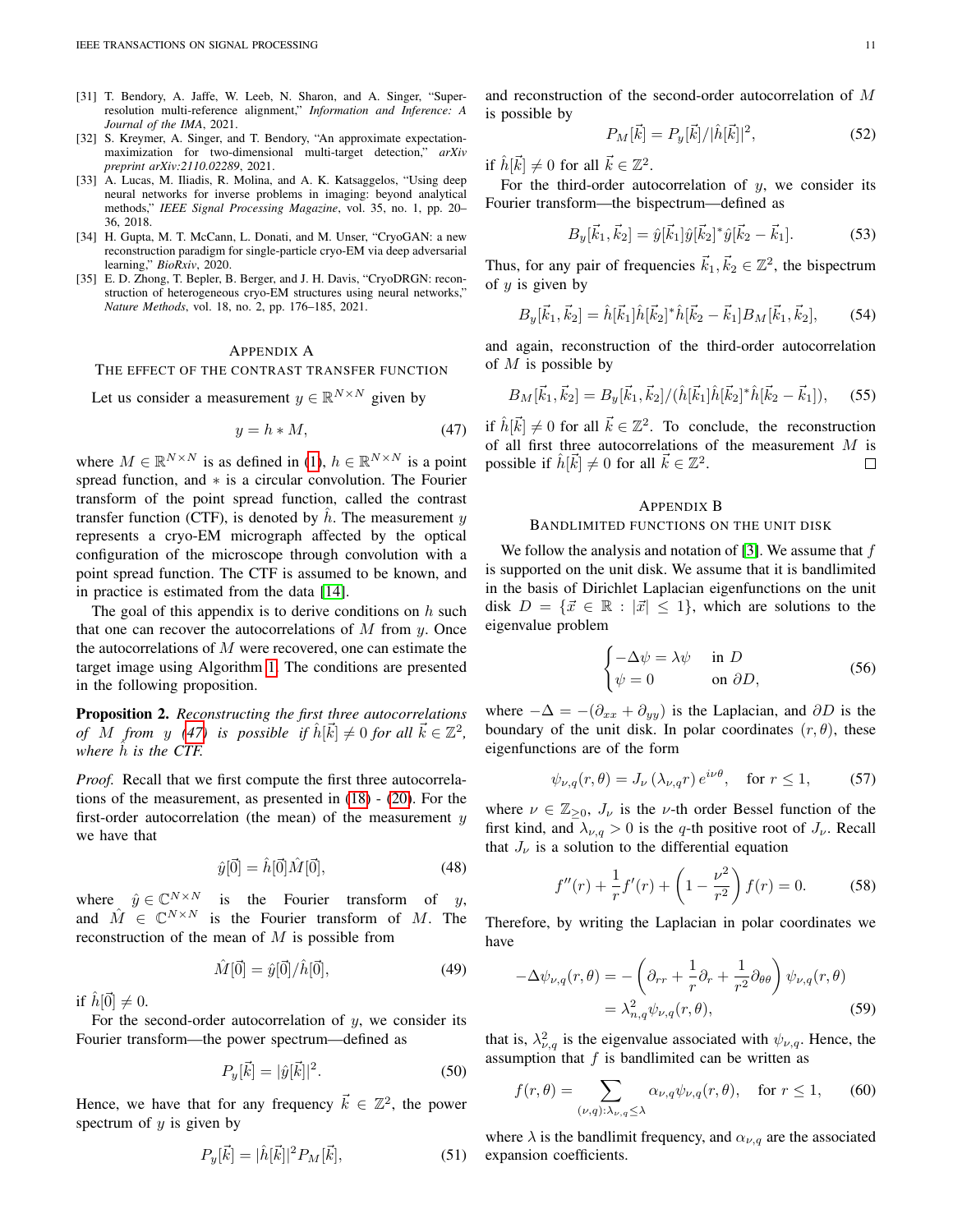# <span id="page-11-0"></span>APPENDIX C

#### PROOF OF PROPOSITION [1](#page-4-0)

The second-order autocorrelation of a measurement M at shift  $\ell_1 = (\ell_{1y}, \ell_{1x})$  consists of the following components:

- 1) The second-order autocorrelation between the target image F and  $\vec{\ell}_1$ -shifted F:  $S_2^{\alpha}[\vec{\ell}_1]$  (same as in the well-separated case).
- 2) The second-order autocorrelation between  $\vec{\ell}_1$ -shifted F and a neighboring F at location  $\ell_{\text{neigh}} = (i, j)$  such that  $\ell_{1y} - (2n - 1) \le j \le 2n + \ell_{1y} - 1$  and  $\ell_{1x}$  –  $(2n - 1) \leq i \leq 2n + \ell_{1x} - 1.$

3) Noise components (same as in the well-separated case). Overall, the term that is added to the model in the arbitrary spacing distribution case is given by

<span id="page-11-1"></span>
$$
A^{\alpha}(\xi)[\vec{\ell}_{1}] = \sum_{j=\ell_{1y}-(2n-1)}^{2n+\ell_{1y}-1} \sum_{i=\ell_{1x}-(2n-1)}^{2n+\ell_{1x}-1} \xi[i,j] S_{2,\text{pair}}^{\alpha}[(i,j)-\vec{\ell}_{1}].
$$
\n(61)

The third-order autocorrelation of a measurement M at shifts  $\vec{\ell}_1 = (\ell_{1y}, \ell_{1x}), \quad \vec{\ell}_2 = (\ell_{2y}, \ell_{2x})$  consists of the following components:

- 1) The third-order autocorrelation between the target image F,  $\vec{\ell}_1$ -shifted F and  $\vec{\ell}_2$ -shifted F:  $S_3^{\alpha}[\vec{\ell}_1, \vec{\ell}_2]$  (same as in the well-separated case).
- 2) The third-order autocorrelation between  $\vec{\ell}_1$ shifted  $F$ ,  $\vec{\ell}_2$ -shifted  $F$  and a neighboring  $F$  at location  $\vec{\ell}_{\text{neigh}} = (i, j)$  such that  $\max\{\ell_{1y}, \ell_{2y}\}$  –  $(2n - 1) \leq j \leq 2n + \min\{\ell_{1y}, \ell_{2y}\} - 1$ and  $\max\{\ell_{1x}, \ell_{2x}\}$  –  $(2n - 1) \leq i \leq$  $2n + \min\{\ell_{1x}, \ell_{2x}\} - 1.$
- 3) The third-order autocorrelation between  $\vec{\ell}_1$ -shifted F, a neighboring F at location  $\ell_{\text{neigh}} = (i, j)$  and  $\ell_2$ -shifted neighboring F such that  $\ell_{1y} - (2n - 1) \le j \le 2n + 1$  $\ell_{1y}-\ell_{2y}-1$  and  $\ell_{1x}-(2n-1) \leq i \leq 2n+\ell_{1x}-\ell_{2x}-1$ .
- 4) The third-order autocorrelation between  $\ell_2$ -shifted F, a neighboring F at location  $\ell_{\text{neigh}} = (i, j)$  and  $\ell_1$ -shifted neighboring F such that  $\ell_{2y} - (2n - 1) \le j \le 2n + 1$  $\ell_{2y}-\ell_{1y}-1$  and  $\ell_{2x}-(2n-1) \leq i \leq 2n+\ell_{2x}-\ell_{1x}-1.$
- 5) The third-order autocorrelation between  $\ell_1$ -shifted F, a neighboring F at location  $\ell_{\text{neigh}_1} = (j_1, i_1)$  and  $\ell_2$ shifted another neighboring F from location  $\ell_{\text{neigh}_2}$  =  $(j_2, i_2)$  such that  $\ell_{1y}$  –  $(2n - 1) \le j_1 \le 2n +$  $\ell_{1y} - 1$  and  $\ell_{1x} - (2n - 1) \leq i_1 \leq 2n + \ell_{1x} - 1$ , and  $\max\{j_1, \ell_{1y}\} - (2n - 1) - \ell_{2y} \leq j_2 \leq 2n +$  $\min\{j_1, \ell_{1y}\} - 1 - \ell_{2y}$  and  $\max\{i_1, \ell_{1x}\} - (2n - 1) \ell_{2x} \leq i_2 \leq 2n + \min\{i_1, \ell_{1x}\} - 1 - \ell_{2x}.$
- 6) The third-order autocorrelation between  $\ell_2$ -shifted F, a neighboring F at location  $\bar{\ell}_{\text{neigh}_1} = (j_1, i_1)$  and  $\bar{\ell}_1$ shifted another neighboring F from location  $\ell_{\text{neigh}}$  =  $(j_2, i_2)$  such that  $\ell_{2y} - (2n - 1) \leq j_1 \leq 2n +$  $\ell_{2y} - 1$  and  $\ell_{2x} - (2n - 1) \leq i_1 \leq 2n + \ell_{2x} - 1$ , and  $\max\{j_1, \ell_{2y}\}$  –  $(2n - 1) - \ell_{1y} \le j_2 \le 2n +$  $\min\{j_1, \ell_{2y}\} - 1 - \ell_{1y}$  and  $\max\{i_1, \ell_{2x}\} - (2n - 1) \ell_{1x} \leq i_2 \leq 2n + \min\{i_1, \ell_{2x}\} - 1 - \ell_{1x}.$
- 7) Noise components (same as in the well-separated case). Overall, the term that is added to the model in the arbitrary spacing distribution case is given

by  $B^{\alpha}(\xi)[\vec{\ell}_1, \vec{\ell}_2] + C^{\alpha}(\zeta)[\vec{\ell}_1, \vec{\ell}_2], \text{ where } B^{\alpha}(\xi)[\vec{\ell}_1, \vec{\ell}_2]$ and  $C^{\alpha}(\zeta)[\vec{\ell}_1, \vec{\ell}_2]$  are given in [\(62\)](#page-12-0) and [\(63\)](#page-12-1), respectively.

# <span id="page-11-2"></span>APPENDIX D

# COMPUTING THE DISCRETE FOURIER TRANSFORMS OF THE AUTOCORRELATIONS IN SECTION [II-E](#page-4-3)

We look at the discrete Fourier transform (DFT) of  $S_2^{\alpha}$  as defined in [\(24\)](#page-3-7),  $\hat{S}_2^{\alpha}$  :  $\mathcal{J} \to \mathbb{C}$ :

$$
\hat{S}_{2}^{\alpha}[\vec{k}_{1}] = \sum_{\vec{\ell}_{1} \in \mathcal{J}} S_{2}^{\alpha}[\vec{\ell}_{1}] e^{-2\pi i (\vec{k}_{1} \cdot \vec{\ell}_{1})/(4n)} \n= \frac{1}{(2n+1)^{2}} \sum_{\vec{\ell}_{1} \in \mathcal{J}} \left( \frac{1}{2\pi} \int_{0}^{2\pi} \sum_{\vec{\ell} \in \mathbb{Z}^{2}} F_{\phi}[\vec{\ell}] F_{\phi}[\vec{\ell} + \vec{\ell}_{1}] d\phi \right) \times \n\times e^{-2\pi i (\vec{k}_{1} \cdot \vec{\ell}_{1})/(4n)} \n= \frac{1}{(2n+1)^{2}} \frac{1}{2\pi} \int_{0}^{2\pi} \sum_{\vec{\ell} \in \mathbb{Z}^{2}} F_{\phi}[\vec{\ell}] e^{-2\pi i ((-\vec{k}_{1}) \cdot \vec{\ell})/(4n)} \times \n\times \sum_{\vec{\ell}_{1} \in \mathcal{J}} F_{\phi}[\vec{\ell} + \vec{\ell}_{1}] e^{-2\pi i (\vec{k}_{1} \cdot [\vec{\ell} + \vec{\ell}_{1}])/(4n)} d\phi \n= \frac{1}{(2n+1)^{2}} \frac{1}{2\pi} \int_{0}^{2\pi} \hat{F}_{\phi}[-\vec{k}_{1}] \hat{F}_{\phi}[\vec{k}_{1}] d\phi \n= \frac{1}{(2n+1)^{2}} \frac{1}{2\pi} \int_{0}^{2\pi} |\hat{F}_{\phi}[\vec{k}_{1}]|^{2} d\phi, \qquad (64)
$$

since  $F_{\phi}[\vec{\ell}]$  is real-valued. From [\(10\)](#page-2-8) we see that the products  $F_{\phi}[\vec{\ell}]F_{\phi}[\vec{\ell} + \vec{\ell}_1]$  that appear in [\(24\)](#page-3-7) are bandlimited by  $2\nu_{\text{max}}$  with respect to  $\phi$ . Therefore, we can replace the integral over  $\phi$  in [\(64\)](#page-11-3) by a summation over angles sampled at the Nyquist rate, that is,

<span id="page-11-3"></span>
$$
\hat{S}_2^{\alpha}[\vec{k}_1] = \frac{1}{(2n+1)^2} \frac{1}{4\nu_{\text{max}}} \sum_{\nu=0}^{4\nu_{\text{max}}-1} |\hat{F}_{\phi_{\nu_2}}[\vec{k}_1]|^2, \qquad (65)
$$

where  $\phi_{\nu_2} := 2\pi \nu / (4\nu_{\text{max}})$ . To proceed, we need the following calculation:

$$
\frac{1}{2\pi} \int_0^{2\pi} F_{\phi} [\vec{\ell} + \vec{\ell}_2] d\phi
$$
\n
$$
= \frac{1}{2\pi} \int_0^{2\pi} \sum_{-\nu_{\text{max}}}^{\nu_{\text{max}}} \left( \sum_{q:\lambda_{\nu,q} \leq \lambda} \alpha_{\nu,q} \Psi_{\nu,q} [\vec{\ell} + \vec{\ell}_2] \right) e^{i\nu\phi} d\phi
$$
\n
$$
= \sum_{-\nu_{\text{max}}}^{\nu_{\text{max}}} \left( \sum_{q:\lambda_{\nu,q} \leq \lambda} \alpha_{\nu,q} \Psi_{\nu,q} [\vec{\ell} + \vec{\ell}_2] \right) \frac{1}{2\pi} \int_0^{2\pi} e^{i\nu\phi} d\phi
$$
\n
$$
= \sum_{-\nu_{\text{max}}}^{\nu_{\text{max}}} \left( \sum_{q:\lambda_{\nu,q} \leq \lambda} \alpha_{\nu,q} \Psi_{\nu,q} [\vec{\ell} + \vec{\ell}_2] \right) \delta[\nu]
$$
\n
$$
= \sum_{q:\lambda_{0,q} \leq \lambda} \alpha_{0,q} \Psi_{0,q} [\vec{\ell} + \vec{\ell}_2]. \tag{66}
$$

Now we look at the DFT of  $S_{2,\text{pair}}^{\alpha}$  as defined in [\(33\)](#page-4-5),  $\hat{S}_{2,\text{pair}}^{\alpha} : \mathcal{J} \to \mathbb{C}$ . Using [\(66\)](#page-11-4) we have that:

<span id="page-11-4"></span>
$$
S_{2,\text{pair}}^{\alpha}[\vec{\ell}_1] = \frac{1}{(2n+1)^2} \sum_{\vec{\ell} \in \mathbb{Z}^2} \Big( \sum_{q:\lambda_{0,q} \leq \lambda} \alpha_{0,q} \Psi_{0,q}[\vec{\ell}] \Big) \times \\ \times \Big( \sum_{q:\lambda_{0,q} \leq \lambda} \alpha_{0,q} \Psi_{0,q}[\vec{\ell} + \vec{\ell}_1] \Big),
$$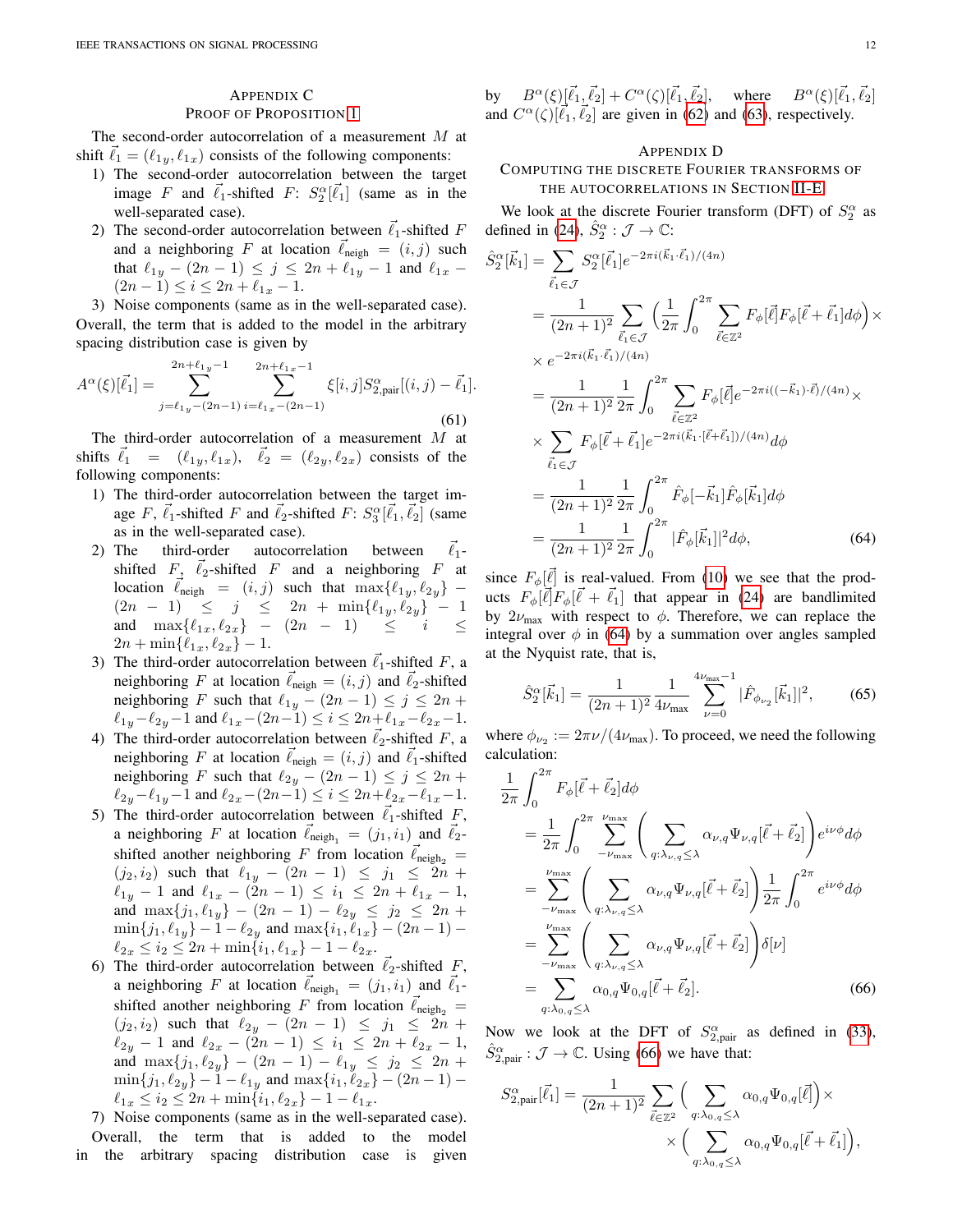$$
B^{\alpha}(\xi)[\vec{\ell}_{1},\vec{\ell}_{2}] := \sum_{j=\max\{\ell_{1y},\ell_{2y}\}-(2n-1)}^{2n+\min\{\ell_{1x},\ell_{2x}\}-1} \xi[i,j]S_{3,\text{pair}}^{\alpha}[\vec{\ell}_{2}-\vec{\ell}_{1},(i,j)-\vec{\ell}_{1}]
$$
  
\n
$$
B^{\alpha}(\xi)[\vec{\ell}_{1},\vec{\ell}_{2}] := \sum_{j=\max\{\ell_{1y},\ell_{2y}\}-(2n-1)}^{2n+\min\{\ell_{1x},\ell_{2x}\}-(2n-1)} \xi[i,j]S_{3,\text{pair}}^{\alpha}[\vec{\ell}_{2}-\vec{\ell}_{1},(i,j)-\vec{\ell}_{1}]
$$
  
\n
$$
B^{\alpha}(\xi)[\vec{\ell}_{1},\vec{\ell}_{2}] := \sum_{j=\ell_{1y}-\ell_{2y}-1}^{2n+\ell_{1y}-\ell_{2y}-1} 2n+\ell_{1x}-\ell_{2x}-1} \xi[i,j]S_{3,\text{pair}}^{\alpha}[\vec{\ell}_{2},\vec{\ell}_{1}-(i,j)]
$$
  
\n
$$
B^{\alpha}(\xi)[\vec{\ell}_{1},\vec{\ell}_{2}-(i,j)]
$$
  
\n
$$
B^{\alpha}(\xi)[\vec{\ell}_{1},\vec{\ell}_{2}-(i,j)]
$$
  
\n
$$
B^{\alpha}(\xi)[\vec{\ell}_{1},\vec{\ell}_{2}-(i,j)]
$$
  
\n
$$
B^{\alpha}(\xi)[\vec{\ell}_{1},\vec{\ell}_{2}-(i,j)]
$$
  
\n
$$
B^{\alpha}(\xi)[\vec{\ell}_{1},\vec{\ell}_{2}-(i,j)]
$$
  
\n
$$
B^{\alpha}(\xi)[\vec{\ell}_{1},\vec{\ell}_{2}-(i,j)]
$$
  
\n
$$
B^{\alpha}(\xi)[\vec{\ell}_{1},\vec{\ell}_{2}-(i,j)]
$$
  
\n
$$
B^{\alpha}(\xi)[\vec{\ell}_{1},\vec{\ell}_{2}-(i,j)]
$$
  
\n
$$
B^{\alpha}(\xi)[\vec{\ell}_{1},\vec{\ell}_{2}-(i,j)]
$$
  
\n
$$
B^{\alpha}(\xi)[\vec{\ell}_{1},\vec{\ell}_{2}+(i,j)]
$$
  
\n
$$
B^{\alpha}
$$

$$
C^{\alpha}(\zeta)[\vec{\ell}_{1},\vec{\ell}_{2}] := \sum_{j_{1}=\ell_{1y}-(2n-1)}^{2n+\ell_{1y}-1} \sum_{i_{1}=\ell_{1x}-(2n-1)}^{2n+\min\{j_{1},\ell_{1y}\}-1-\ell_{2y}} \sum_{i_{2}=\max\{i_{1},\ell_{1x}\}-(2n-1)-\ell_{2x}}^{2n+\min\{i_{1},\ell_{1x}\}-1-\ell_{2x}} \zeta[(j_{1},i_{1},j_{2},i_{2})] \times \times S_{3,pair}^{\alpha}[(j_{1}-\ell_{1y},i_{1}-\ell_{1x}), (j_{2}+\ell_{2y}-\ell_{1y},i_{2}+\ell_{2x}-\ell_{1x})] \n+ \sum_{j_{1}=\ell_{2y}-(2n-1)}^{2n+\ell_{2y}-1} \sum_{i_{1}=\ell_{2x}-(2n-1)}^{2n+\ell_{2x}-1} \sum_{j_{2}=\max\{j_{1},\ell_{2y}\}-1-\ell_{1y}}^{2n+\min\{j_{1},\ell_{2y}\}-1-\ell_{1y}} \sum_{i_{2}=\max\{i_{1},\ell_{2x}\}-1-\ell_{1x}}^{2n+\min\{i_{1},\ell_{2x}\}-1-\ell_{1x}} \zeta[(j_{1},i_{1},j_{2},i_{2})] \times \times S_{3,trip}^{\alpha}[(j_{1}-\ell_{2y},i_{1}-\ell_{2x}), (j_{2}+\ell_{1y}-\ell_{2y},i_{2}+\ell_{1x}-\ell_{2x})] \qquad (63)
$$

and

$$
\hat{S}_{2,\text{pair}}^{\alpha}[\vec{k}_{1}] = \frac{1}{(2n+1)^{2}} \sum_{\vec{\ell}_{1} \in \mathcal{J}} S_{2,\text{pair}}^{\alpha}[\vec{\ell}_{1}] e^{-2\pi i (\vec{k}_{1} \cdot \vec{\ell}_{1})/(4n)}
$$
\n
$$
= \frac{1}{(2n+1)^{2}} \sum_{\vec{\ell}_{1} \in \mathcal{J}} \sum_{\vec{\ell} \in \mathbb{Z}^{2}} \Big( \sum_{q:\lambda_{0,q} \leq \lambda} \alpha_{0,q} \Psi_{0,q}[\vec{\ell}] \Big) \times
$$
\n
$$
\times \Big( \sum_{q:\lambda_{0,q} \leq \lambda} \alpha_{0,q} \Psi_{0,q}[\vec{\ell} + \vec{\ell}_{1}] \Big) e^{-2\pi i (\vec{k}_{1} \cdot \vec{\ell}_{1})/(4n)}
$$
\n
$$
= \frac{1}{(2n+1)^{2}} \Big( \sum_{q:\lambda_{0,q} \leq \lambda} \alpha_{0,q} \sum_{\vec{\ell} \in \mathbb{Z}^{2}} \Psi_{0,q}[\vec{\ell}] e^{-2\pi i (-\vec{k}_{1} \cdot \vec{\ell})/(4n)} \Big) \times
$$
\n
$$
\times \Big( \sum_{q:\lambda_{0,q} \leq \lambda} \alpha_{0,q} \sum_{\vec{\ell}_{1} \in \mathcal{J}} \Psi_{0,q}[\vec{\ell} + \vec{\ell}_{1}] e^{-2\pi i (\vec{k}_{1} \cdot (\vec{\ell} + \vec{\ell}_{1}))/(4n)} \Big)
$$
\n
$$
= \frac{1}{(2n+1)^{2}} \Big( \sum_{q:\lambda_{0,q} \leq \lambda} \alpha_{0,q} \hat{\Psi}_{0,q}[-\vec{k}_{1}] \Big) \Big( \sum_{q:\lambda_{0,q} \leq \lambda} \alpha_{0,q} \hat{\Psi}_{0,q}[\vec{k}_{1}]
$$

We look at the DFT of  $S_3^{\alpha}$  as defined in [\(25\)](#page-3-8),  $\hat{S}_3^{\alpha}$  :  $\mathcal{J} \times \mathcal{J} \to \mathbb{C}$ :

$$
\hat{S}_{3}^{\alpha}[\vec{k}_{1}, \vec{k}_{2}] = \sum_{\vec{l}_{1}, \vec{l}_{2} \in \mathcal{J}} S_{3}^{\alpha}[\vec{l}_{1}, \vec{l}_{2}] e^{-2\pi i (\vec{k}_{1} \cdot \vec{l}_{1} + \vec{k}_{2} \cdot \vec{l}_{2})/(4n)}
$$
\n
$$
= \frac{1}{(2n+1)^{2}} \sum_{\vec{l}_{1}, \vec{l}_{2} \in \mathcal{J}} \left(\frac{1}{2\pi} \int_{0}^{2\pi} \sum_{\vec{l} \in \mathbb{Z}^{2}} F_{\phi}[\vec{l}] \times
$$
\n
$$
\times F_{\phi}[\vec{l} + \vec{l}_{1}] F_{\phi}[\vec{l} + \vec{l}_{2}] d\phi \right) e^{-2\pi i (\vec{k}_{1} \cdot \vec{l}_{1} + \vec{k}_{2} \cdot \vec{l}_{2})/(4n)}
$$
\n
$$
= \frac{1}{(2n+1)^{2}} \frac{1}{2\pi} \int_{0}^{2\pi} \sum_{\vec{l} \in \mathbb{Z}^{2}} F_{\phi}[\vec{l}] e^{-2\pi i (-\vec{k}_{1} - \vec{k}_{2}) \cdot \vec{l}/(4n)} \times
$$
\n
$$
\times \sum_{\vec{l}_{1} \in \mathcal{J}} F_{\phi}[\vec{l} + \vec{l}_{1}] e^{-2\pi i \vec{k}_{1} \cdot (\vec{l} + \vec{l}_{1})/(4n)} \times
$$
\n
$$
\times \sum_{\vec{l}_{1} \in \mathcal{J}} F_{\phi}[\vec{l} + \vec{l}_{2}] e^{-2\pi i (\vec{k}_{2} \cdot (\vec{l} + \vec{l}_{2}))/(4n)} d\phi
$$

<span id="page-12-2"></span><span id="page-12-1"></span><span id="page-12-0"></span>
$$
= \frac{1}{(2n+1)^2} \frac{1}{2\pi} \int_0^{2\pi} \hat{F}_{\phi}[\vec{k}_1] \hat{F}_{\phi}[\vec{k}_2] \hat{F}_{\phi}[-\vec{k}_1 - \vec{k}_2] d\phi. \quad (67)
$$

From [\(10\)](#page-2-8) we see that the products  $F_{\phi}[\vec{\ell}]F_{\phi}[\vec{\ell}+\vec{\ell}_1]F_{\phi}[\vec{\ell}+\vec{\ell}_2]$ that appear in [\(25\)](#page-3-8) are bandlimited by  $3\nu_{\text{max}}$  with respect to  $\phi$ . Therefore, we can replace the integral over  $\phi$  in [\(67\)](#page-12-2) by a summation over angles sampled at the Nyquist rate, that is,

$$
\hat{S}_3^{\alpha}[\vec{k}_1, \vec{k}_2] = \frac{1}{(2n+1)^2} \frac{1}{6\nu_{\text{max}}} \sum_{\nu=0}^{6\nu_{\text{max}}} \hat{F}_{\phi_{\nu_3}}[\vec{k}_1] \times \times \hat{F}_{\phi_{\nu_3}}[\vec{k}_2] \hat{F}_{\phi_{\nu_3}}[-\vec{k}_1 - \vec{k}_2], \quad (68)
$$

where  $\phi_{\nu_3} := 2\pi \nu/(6\nu_{\text{max}})$ . The DFT of  $S_{3,\text{pair}}^{\alpha}$  as defined in [\(34\)](#page-4-6),  $\hat{S}_{3,\text{pair}} : \mathcal{J} \times \mathcal{J} \to \mathbb{C}$ :

$$
I_{1} \left( \hat{g}_{3, pair}^{\alpha}[\vec{k}_{1}, \vec{k}_{2}] \right) = \sum_{\vec{l}_{1}, \vec{l}_{2} \in \mathcal{J}} S_{3, pair}^{\alpha}[\vec{\ell}_{1}, \vec{\ell}_{2}] e^{-2\pi i (\vec{k}_{1} \cdot \vec{\ell}_{1} + \vec{k}_{2} \cdot \vec{\ell}_{2})/4n}
$$
\n
$$
= \frac{1}{(2n+1)^{2}} \sum_{\vec{l}_{1}, \vec{l}_{2} \in \mathcal{J}} \left( \frac{1}{2\pi} \int_{0}^{2\pi} \frac{1}{2\pi} \int_{0}^{2\pi} \sum_{\vec{l}_{2} \in \mathbb{Z}^{2}} F_{\phi}[\vec{\ell}] F_{\phi}[\vec{\ell} + \vec{\ell}_{1}] \times
$$
\n
$$
\times F_{\eta}[\vec{\ell} + \vec{\ell}_{2}] d\phi d\eta \right) e^{-2\pi i (\vec{k}_{1} \cdot \vec{\ell}_{1} + \vec{k}_{2} \cdot \vec{\ell}_{2})/4n}
$$
\n
$$
= \frac{1}{(2n+1)^{2}} \frac{1}{2\pi} \int_{0}^{2\pi} \frac{1}{2\pi} \int_{0}^{2\pi} \sum_{\vec{l} \in \mathbb{Z}^{2}} F_{\phi}[\vec{\ell}] e^{-2\pi i (-\vec{k}_{1} - \vec{k}_{2}) \cdot \vec{\ell}/4n} \times
$$
\n
$$
\times \sum_{\vec{l}_{1} \in \mathcal{J}} F_{\phi}[\vec{\ell} + \vec{\ell}_{1}] e^{-2\pi i \vec{k}_{1} \cdot [\vec{\ell} + \vec{\ell}_{1}]/4n} \times
$$
\n
$$
\times \sum_{\vec{l}_{2} \in \mathcal{J}} F_{\eta}[\vec{\ell} + \vec{\ell}_{2}] e^{-2\pi i \vec{k}_{2} \cdot [\vec{\ell} + \vec{\ell}_{2}]/4n} d\phi d\eta
$$
\n
$$
= \frac{1}{(2n+1)^{2}} \frac{1}{2\pi} \int_{0}^{2\pi} \frac{1}{2\pi} \int_{0}^{2\pi} \hat{F}_{\phi}[\vec{k}_{1}] \hat{F}_{\eta}[\vec{k}_{2}] \hat{F}_{\phi}[-\vec{k}_{1} - \vec{k}_{2}] d\phi d\eta
$$
\n
$$
= \frac{1
$$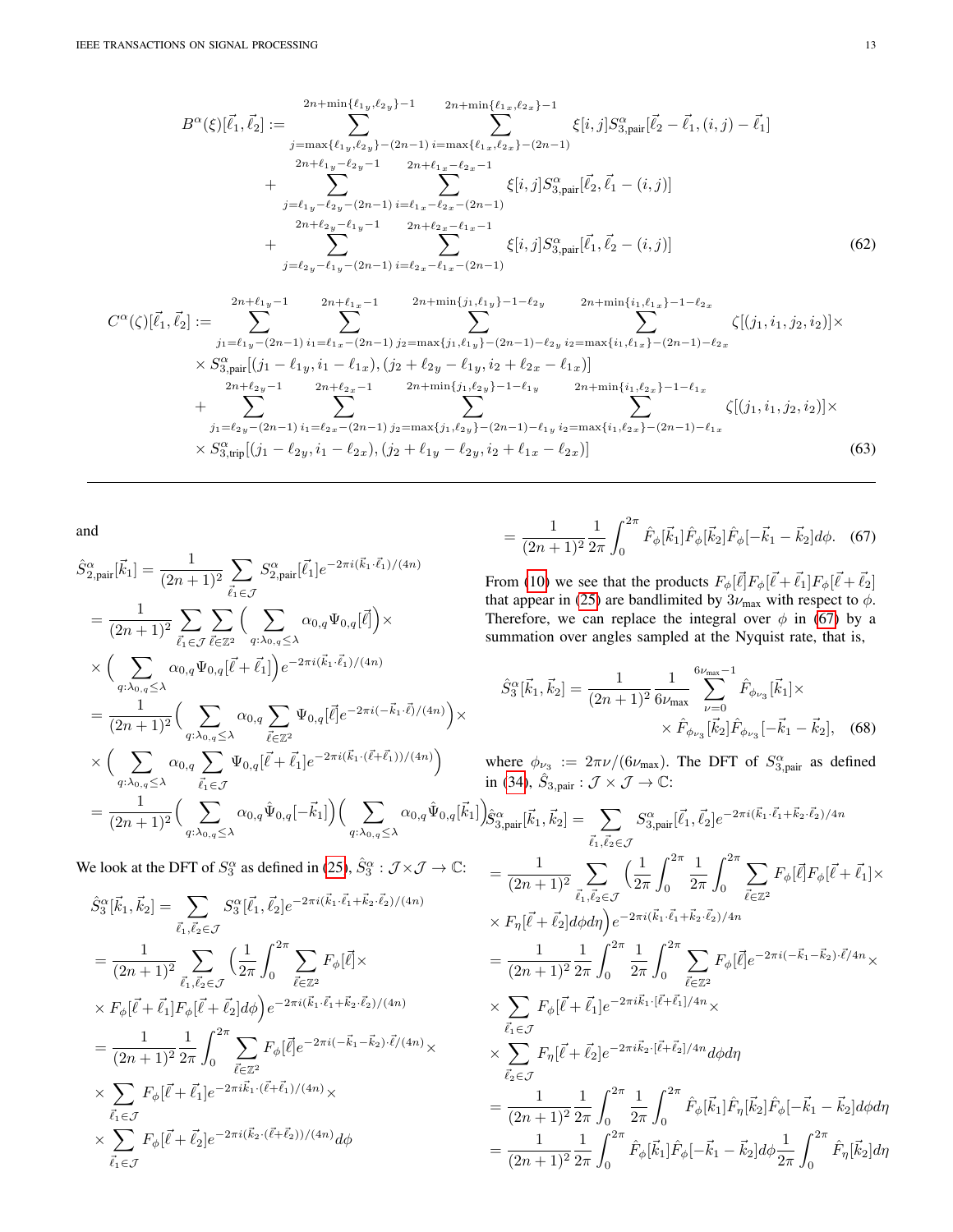$$
= \frac{1}{(2n+1)^2} \frac{1}{2\pi} \int_0^{2\pi} \hat{F}_{\phi}[\vec{k}_1] \hat{F}_{\phi}[-\vec{k}_1 - \vec{k}_2] d\phi \times \n\begin{array}{c}\n\text{1} \\
\text{1} \\
\text{2} \\
\text{2} \\
\text{3} \\
\text{4}\n\end{array}\n\begin{array}{c}\n\text{1} \\
\text{2} \\
\text{3} \\
\text{4}\n\end{array}\n\end{array}
$$
\n
$$
\times \frac{1}{2\pi} \int_0^{2\pi} \sum_{\vec{l}_2 \in \mathcal{J}} F_{\eta}[\vec{l} + \vec{l}_2] e^{-2\pi i \vec{k}_2 \cdot (\vec{l} + \vec{l}_2)/4n} d\eta \n\begin{array}{c}\n\text{by} \\
\text{by} \\
\text{by} \\
\text{scr}\n\end{array}
$$
\n
$$
= \frac{1}{(2n+1)^2} \frac{1}{2\pi} \int_0^{2\pi} \hat{F}_{\phi}[\vec{k}_1] \hat{F}_{\phi}[-\vec{k}_1 - \vec{k}_2] d\phi \times \n\begin{array}{c}\n\text{exp} \\
\text{exp} \\
\text{det} \\
\text{d}\text{er}\n\end{array}
$$
\n
$$
= \frac{1}{(2n+1)^2} \sum_{q:\lambda_{0,q} \leq \lambda} \alpha_{0,q} \hat{\Psi}_{0,q}[\vec{k}_2] \frac{1}{2\pi} \int_0^{2\pi} \hat{F}_{\phi}[\vec{k}_1] \hat{F}_{\phi}[-\vec{k}_1 - \vec{k}_2] d\phi.
$$

Using [\(10\)](#page-2-8) we get that the products  $F_{\phi}[\vec{\ell}]F_{\phi}[\vec{\ell}+\vec{\ell}_1]$  that appear in [\(34\)](#page-4-6) are bandlimited by  $2\nu_{\text{max}}$  with respect to  $\phi$ . Therefore, we can replace the integral over  $\phi$  above by a summation over angles sampled at the Nyquist rate, that is,

$$
\hat{S}_{3,\text{pair}}^{\alpha}[\vec{k}_1, \vec{k}_2] = \frac{1}{(2n+1)^2} \sum_{q:\lambda_{0,q} \leq \lambda} \alpha_{0,q} \hat{\Psi}_{0,q}[\vec{k}_2] \times \times \frac{1}{4\nu_{\text{max}}} \sum_{\nu=0}^{4\nu_{\text{max}}-1} \hat{F}_{\phi_{\nu_2}}[\vec{k}_1] \hat{F}_{\phi_{\nu_2}}[-\vec{k}_1 - \vec{k}_2],
$$

where  $\phi_{\nu_2} = 2\pi \nu/(4\nu_{\text{max}})$ . Finally, we compute the DFT of  $S^{\alpha}_{3,\text{trip}}$  as defined in [\(35\)](#page-4-7),  $\hat{S}^{\alpha}_{3,\text{trip}} : \mathcal{J} \times \mathcal{J} \to \mathbb{C}$ . Using [\(66\)](#page-11-4) we get

$$
S_{3, \text{trip}}^{\alpha}[\vec{\ell}_{1}, \vec{\ell}_{2}] = \frac{1}{(2n+1)^{2}} \sum_{\vec{\ell} \in \mathbb{Z}^{2}} \Big( \sum_{q: \lambda_{0,q} \leq \lambda} \alpha_{0,q} \Psi_{0,q}[\vec{\ell}] \times \times \sum_{q: \lambda_{0,q} \leq \lambda} \alpha_{0,q} \Psi_{0,q}[\vec{\ell} + \vec{\ell}_{1}] \sum_{q: \lambda_{0,q} \leq \lambda} \alpha_{0,q} \Psi_{0,q}[\vec{\ell} + \vec{\ell}_{2}] \Big),
$$

and its DFT:

$$
\hat{S}_{3,trip}^{\alpha}[\vec{k}_{1},\vec{k}_{2}] = \sum_{\vec{\ell}_{1},\vec{\ell}_{2} \in \mathcal{J}} S_{3,trip}^{\alpha}[\vec{\ell}_{1},\vec{\ell}_{2}] e^{-2\pi i (\vec{k}_{1}\cdot\vec{\ell}_{1}+\vec{k}_{2}\cdot\vec{\ell}_{2})/4n}
$$
\n
$$
= \frac{1}{(2n+1)^{2}} \sum_{\vec{\ell}_{1},\vec{\ell}_{2} \in \mathcal{J}} \sum_{\vec{\ell}_{2} \in \mathcal{I}^{2}} \left( \sum_{q:\lambda_{0,q} \leq \lambda} \alpha_{0,q} \Psi_{0,q}[\vec{\ell}] \times \right.
$$
\n
$$
\times \sum_{q:\lambda_{0,q} \leq \lambda} \alpha_{0,q} \Psi_{0,q}[\vec{\ell}+\vec{\ell}_{1}] \times
$$
\n
$$
\times \sum_{q:\lambda_{0,q} \leq \lambda} \alpha_{0,q} \Psi_{0,q}[\vec{\ell}+\vec{\ell}_{2}] \right) e^{-2\pi i (\vec{k}_{1}\cdot\vec{\ell}_{1}+\vec{k}_{2}\cdot\vec{\ell}_{2})/4n}
$$
\n
$$
= \frac{1}{(2n+1)^{2}} \left( \sum_{q:\lambda_{0,q} \leq \lambda} \alpha_{0,q} \sum_{\vec{\ell} \in \mathbb{Z}^{2}} \Psi_{0,q}[\vec{\ell}] e^{-2\pi i (-\vec{k}_{1}-\vec{k}_{2})\cdot\vec{\ell}/4n} \right) \times
$$
\n
$$
\times \left( \sum_{q:\lambda_{0,q} \leq \lambda} \alpha_{0,q} \sum_{\vec{\ell}_{1} \in \mathcal{J}} \Psi_{0,q}[\vec{\ell}+\vec{\ell}_{1}] e^{-2\pi i [\vec{k}_{1}]\cdot[\vec{\ell}+\vec{\ell}_{1}]/4n} \right) \times
$$
\n
$$
\times \left( \sum_{q:\lambda_{0,q} \leq \lambda} \sum_{\vec{\ell}_{2} \in \mathcal{J}} \alpha_{0,q} \Psi_{0,q}(\vec{x}+\vec{x}_{2}) e^{-2\pi i [\vec{k}_{2}]\cdot(\vec{x}+\vec{x}_{2})/4n} \right)
$$
\n
$$
= \frac{1}{(2n+1)^{2}} \left( \sum_{q:\lambda_{0,q} \leq \lambda} \alpha_{0,q} \hat{\Psi}_{0,q}[\vec{k}_{1}] \right) \left( \sum
$$

Let V denote the set of all the pairs  $(\nu, q)$  in the ex-pansion [\(2\)](#page-1-2). We define the column vector  $\omega_{\vec{k},\phi} \in \mathbb{C}^{\mathcal{V}}$ by  $(\omega_{\vec{k},\phi})_{\nu,q} = \hat{\Psi}_{\nu,q}[\vec{k}]e^{i\nu\phi}$ , and the column vector  $\alpha \in \mathbb{C}^{\mathcal{V}}$ by  $(\alpha)_{\nu,q} = \alpha_{\nu,q}$ ; the latter encodes the parameters describing the target image. With this notation,  $\hat{F}_{\phi}[\vec{k}]$  can be expressed compactly as  $\hat{F}_{\phi}[\vec{k}] = \alpha^{\top} \omega_{\vec{k},\phi}$ . In addition, let  $\mathcal{V}_0$ denote the set of all the pairs  $(0, q)$ . We define the column vector  $\omega_{0\vec{k}} \in \mathbb{C}^{\mathcal{V}_0}$  by  $(\omega_{0\vec{k}})_{0,q} = \hat{\Psi}_{0,q}[\vec{k}]$ , and the column vector  $\alpha_0 \in \mathbb{C}^{\mathcal{V}_0}$  by  $(\alpha_0)_{0,q} = \alpha_{0,q}$ . It follows that

$$
\hat{S}_2^{\alpha}[\vec{k}_1] = \frac{1}{4\nu_{\text{max}}(2n+1)^2} \sum_{\nu=0}^{4\nu_{\text{max}}} |\alpha^{\top} \omega_{\vec{k}_1, \phi_{\nu_2}}|^2,
$$
  

$$
\hat{S}_{2, \text{pair}}^{\alpha}[\vec{k}_1] = \frac{1}{(2n+1)^2} (\alpha_0 {\top} \omega_{0_{-\vec{k}_1}}) (\alpha_0 {\top} \omega_{0_{\vec{k}_1}}),
$$

$$
\hat{S}_3^{\alpha}[\vec{k}_1, \vec{k}_2] = \frac{1}{6\nu_{\text{max}}(2n+1)^2} \sum_{\nu=0}^{6\nu_{\text{max}}-1} \left( \alpha^{\top} \omega_{\vec{k}_1, \phi_{\nu_3}} \right) \times \times \left( \alpha^{\top} \omega_{\vec{k}_2, \phi_{\nu_3}} \right) \left( \alpha^{\top} \omega_{-\vec{k}_1 - \vec{k}_2, \phi_{\nu_3}} \right),
$$

$$
\hat{S}_{3,\text{pair}}^{\alpha}[\vec{k}_1, \vec{k}_2] = \frac{1}{4\nu_{\text{max}}(2n+1)^2} \alpha_0 \tau \omega_{0\vec{k}_2} \times \times \sum_{\nu=0}^{4\nu_{\text{max}}-1} \left( \alpha \tau \omega_{\vec{k}_1, \phi_{\nu_2}} \right) \left( \alpha \tau \omega_{-\vec{k}_1 - \vec{k}_2, \phi_{\nu_2}} \right),
$$

$$
\hat{S}_{3,\text{trip}}^{\alpha}[\vec{k}_1,\vec{k}_2] = \frac{1}{(2n+1)^2} \Big( \alpha_0 \tau \omega_{0\vec{k}_1} \Big) \Big( \alpha_0 \tau \omega_{0\vec{k}_2} \Big) \Big( \alpha_0 \tau \omega_{0\vec{k}_1 - \vec{k}_2} \Big),
$$

where  $\phi_{\nu_2} := 2\pi \nu/(4\nu_{\text{max}})$ ,  $\phi_{\nu_3} := 2\pi \nu/(6\nu_{\text{max}})$ , and  $\nu_{\text{max}}$  is defined in [\(5\)](#page-2-1).

In this form, it is straightforward to compute the gradients which are required for the optimization problem [44,](#page-5-0) in the frequency domain:

<span id="page-13-0"></span>
$$
\nabla_{\alpha} \hat{S}_{2}^{\alpha}[\vec{k}_{1}] = \frac{1}{2\nu_{\text{max}}(2n+1)^{2}} \sum_{\nu=0}^{4\nu_{\text{max}}} (\alpha^{\top} \omega_{\vec{k}_{1},\phi_{\nu_{2}}}) \omega_{-\vec{k}_{1},\phi_{\nu_{2}}},
$$
\n(69)  
\n
$$
\nabla_{\alpha} \hat{S}_{2,\text{pair}}^{\alpha}[\vec{k}_{1}] = \frac{1}{(2n+1)^{2}} \Big( (\alpha^{\top} \widetilde{\omega}_{0_{\vec{k}_{1}}}) \widetilde{\omega}_{0_{-\vec{k}_{1}}} + (\alpha^{\top} \widetilde{\omega}_{0_{-\vec{k}_{1}}}) \widetilde{\omega}_{0_{\vec{k}_{1}}} \Big),
$$
\n(70)

$$
\nabla_{\alpha}\hat{S}_{3}^{\alpha}[\vec{k}_{1},\vec{k}_{2}] = \sum_{\nu=0}^{6\nu_{\text{max}}-1} \frac{1}{6\nu_{\text{max}}(2n+1)^{2}} \times \times \left( \left( \alpha^{\top} \omega_{\vec{k}_{1},\phi_{\nu_{3}}} \right) \left( \alpha^{\top} \omega_{\vec{k}_{2},\phi_{\nu_{3}}} \right) \omega_{-\vec{k}_{1}-\vec{k}_{2},\phi_{\nu_{3}} } + \left( \alpha^{\top} \omega_{\vec{k}_{1},\phi_{\nu_{3}}} \right) \left( \alpha^{\top} \omega_{-\vec{k}_{1}-\vec{k}_{2},\phi_{\nu_{3}}} \right) \omega_{\vec{k}_{2},\phi_{\nu_{3}} } + \left( \alpha^{\top} \omega_{\vec{k}_{2},\phi_{\nu_{3}}} \right) \left( \alpha^{\top} \omega_{-\vec{k}_{1}-\vec{k}_{2},\phi_{\nu_{3}}} \right) \omega_{\vec{k}_{1},\phi_{\nu_{3}} } \right), \tag{71}
$$

$$
\nabla_{\alpha} \hat{S}^{\alpha}_{3, \text{pair}}[\vec{k}_1, \vec{k}_2] = \sum_{\nu=0}^{4\nu_{\text{max}}-1} \frac{1}{4\nu_{\text{max}}(2n+1)^2} \times
$$